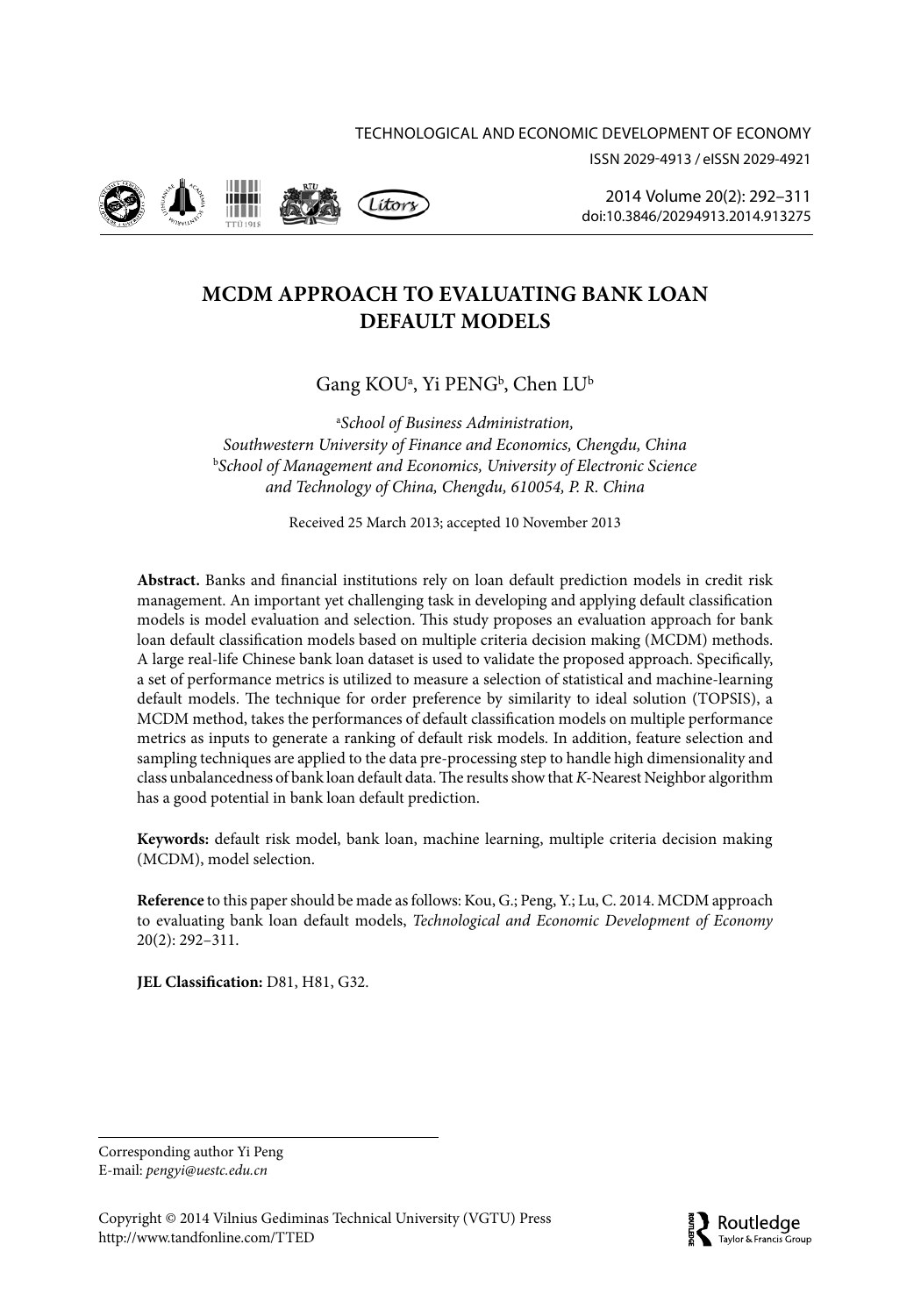### **Introduction**

Loans are often the major type of credit risk for banks. Over the years, many quantitative default risk models have been developed to assess the default risk of individual and corporate obligors and help banks to better manage credit risks and allocate economic capital (Bastos 2010).

According to the underlying techniques, default risk models and algorithms can be broadly classified into traditional statistical category and intelligence or machine-learning category (Kumar, Ravi 2007). Examples of traditional statistical techniques include simple univariate analysis (Beaver 1966), multiple discriminant analysis (MDA) (Altman 1968), multiple regression (Meyer, Pifer 1970), linear discriminant analysis (Altman 1973), logit model (Martin 1977; Ohlson 1980), goal programming (Srinivasan, Kim 1987), logistic regression (Wiginton 1980; Gilbert *et al*. 1990), quadratic discriminant analysis (QDA) (Banks, Prakash 1994), Bayesian analysis (Li 1999), Bayesian network models (Shumway 2001), and quadratic programming (Tseng, Lin 2005). Machine-learning category includes techniques like recursive partitioning algorithm (Marais *et al*. 1984; Frydman *et al*. 1985), neural network models (NN) (Tam, Kiang 1992), case-based reasoning (Buta 1994; Bryant 1997), decision trees (Henley 1995), *k*-nearest-neighbour (KNN) (Henley, Hand 1996), genetic programming (Varetto 1998; McKee, Lensberg 2002), rough sets (McKee 1998), neuro-fuzzy techniques (Gorzalczany, Piasta 1999), data envelopment analysis (Cielen *et al*. 2004), ensembles (Doumpos, Zopounidis 2007), soft computing (Ravi, Pramodh 2008), multi-criteria convex quadratic programming (Peng *et al*. 2008a), classification and regression trees (CART) (Khandani *et al*. 2010). Reviews and comparative studies on credit risk models can be found at Altman (1984), Rosenberg and Gleit (1994), Hand and Henley (1997), Galindo and Tamayo (2000), Kumar and Ravi (2007), Crook *et al*. (2007), and Verikas *et al*. (2010).

Although comparative analysis of default classification models has been conducted intensively, the findings of these studies do not always agree with each other. A default classification model that outperforms another using one set of dataset and performance measures may be disadvantaged under different circumstances. For example, Fernandez and Olmeda (1995) reported that the neural network model provided generally better results than CART-based decision tree algorithms in default prediction, whereas Galindo and Tamayo (2000) concluded that CART decision tree model was superior to neural networks in mortgage loan default prediction.

While important advances have been made in developing default classification models, less progress has been made in default model evaluation and selection. Lopez and Saidenberg (2000) proposed evaluation methods for credit risk models based on cross-sectional simulation. Sobehart *et al*. (2001) developed several performance metrics and a validation framework for quantitative default risk models. Stein (2002) discussed validation strategies for default prediction models. Medema *et al*. (2009) implemented a practical methodology to validate credit risk models. In addition to the inconclusiveness associated with default classification models, the limited availability of bank loan data presents another major challenge in assessing and selecting default classification models.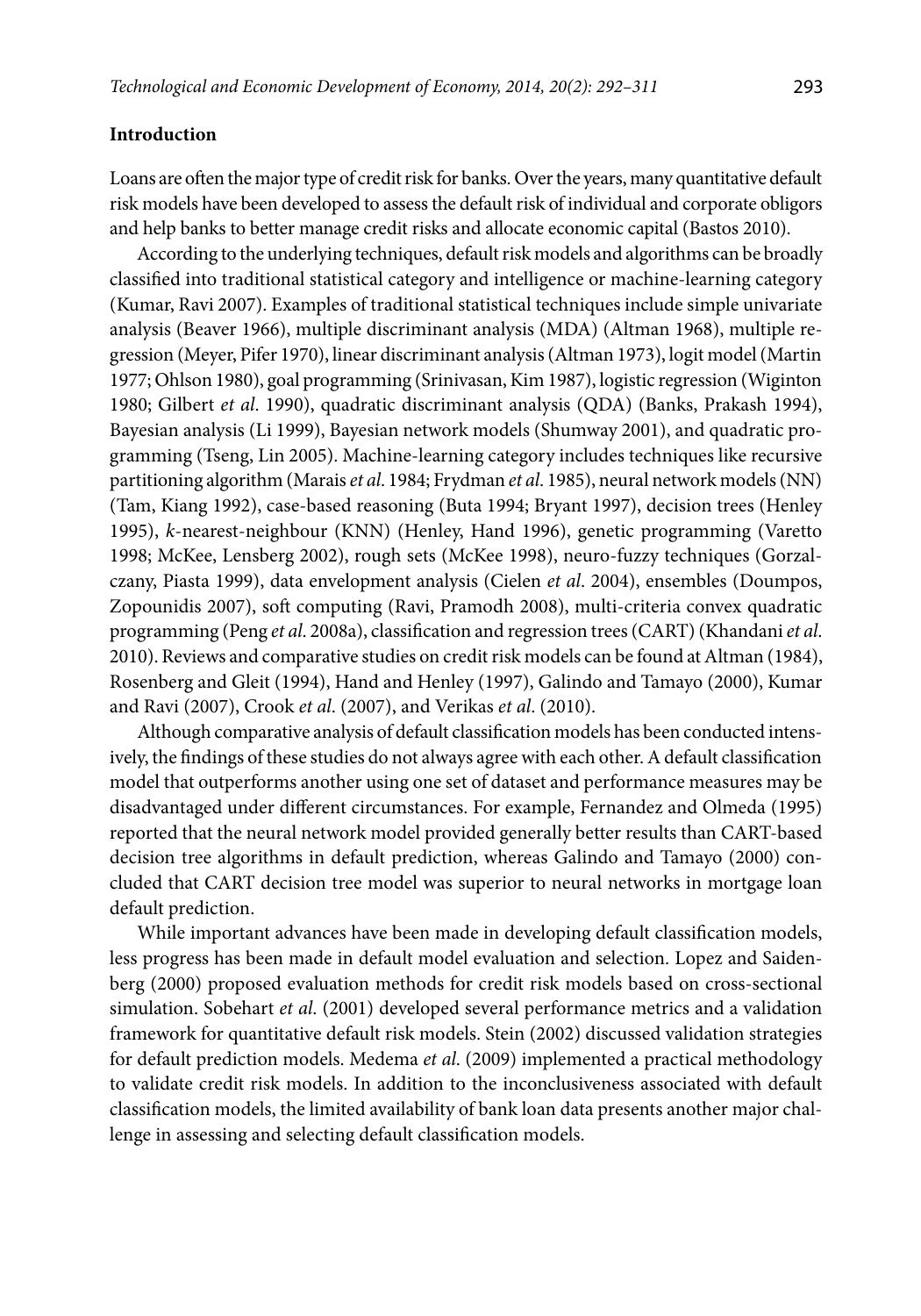The objective of this study is to propose an approach to evaluate default classification models and generate a ranking of them using a combination of multiple performance metrics (Peng *et al*. 2011b). Though the correct-classification rate is a prominent measurement in evaluating default risk models, it is not a sufficient measure of a model's predictive power due to the highly unbalanced nature of default data (Khandani *et al*. 2010). Thus it is a common practice in default classification model evaluation to use several performance measures. Based on this observation, this study treats the model evaluation and selection problem as a multiple criteria decision making (MCDM) problem (Peng *et al*. 2011a; Zavadskas, Turskis 2011; Brauers, Zavadskas 2011; Antucheviciene *et al*. 2011; Fernando *et al*. 2012). Each performance measure is considered as a criterion and the quality of default classification model is determined by combining multiple performance metrics (e.g. accuracy, type-I error, and type-II error). TOPSIS, a multiple criteria decision making (MCDM) method, is used to rank the default prediction models.

The bank loan default prediction process includes data pre-processing, modelling, and model assessment and selection (Verikas *et al*. 2010). Two challenges in data pre-processing are high dimensionality and class unbalancedness. A large number of features may be collected in bank loan data and some of them are redundant or irrelevant. Discarding such features can improve the performance of prediction models (Fukunaga 1972). This paper examines the performances of two feature selection techniques (i.e. PCA and ICA) in the context of the proposed procedure and a real-life large corporate bank loan data. Bank loan datasets often have highly unequal frequencies of the normal and default records. Default models trained on random samples from unbalanced datasets may perform poorly on future bank loan default data (Zhang, Zhou 2004; Kou *et al*. 2005; Shi *et al*. 2005; Kou *et al*. 2014). The Synthetic Minority Oversampling Technique (SMOT) (Chawla *et al*. 2002) is utilized in this study to handle the unbalancedness by creating synthetic default records. The proposed approach is applied to a proprietary Chinese commercial bank loan dataset, which contains over 10,000 records of corporate loans with 120 variables.

The paper is structured as follows. Section 1 explains the proposed approach. Section 2 presents the design and the results of the experimental study. The final section concludes the paper with summaries and future research directions.

### **1. Research methodology**

This section describes the proposed approach that this paper used to pre-processing, classifying, and evaluating default classification models. The major components of this approach are explained in sequence.

# **1.1. Proposed approach for bank loan default prediction**

Figure 1 describes the proposed approach for bank loan default prediction that includes feature selection, sampling, classification, and model evaluation.

Real world data may be incorrect, duplicate, incomplete, missing, and dispersed. Thus they need to be cleaned, integrated, and transformed. A comprehensive description of methods and techniques for data preparation can be found at Han and Kamber (2006). Data preparation steps applied to the bank loan default data will be discussed in Section 2.1.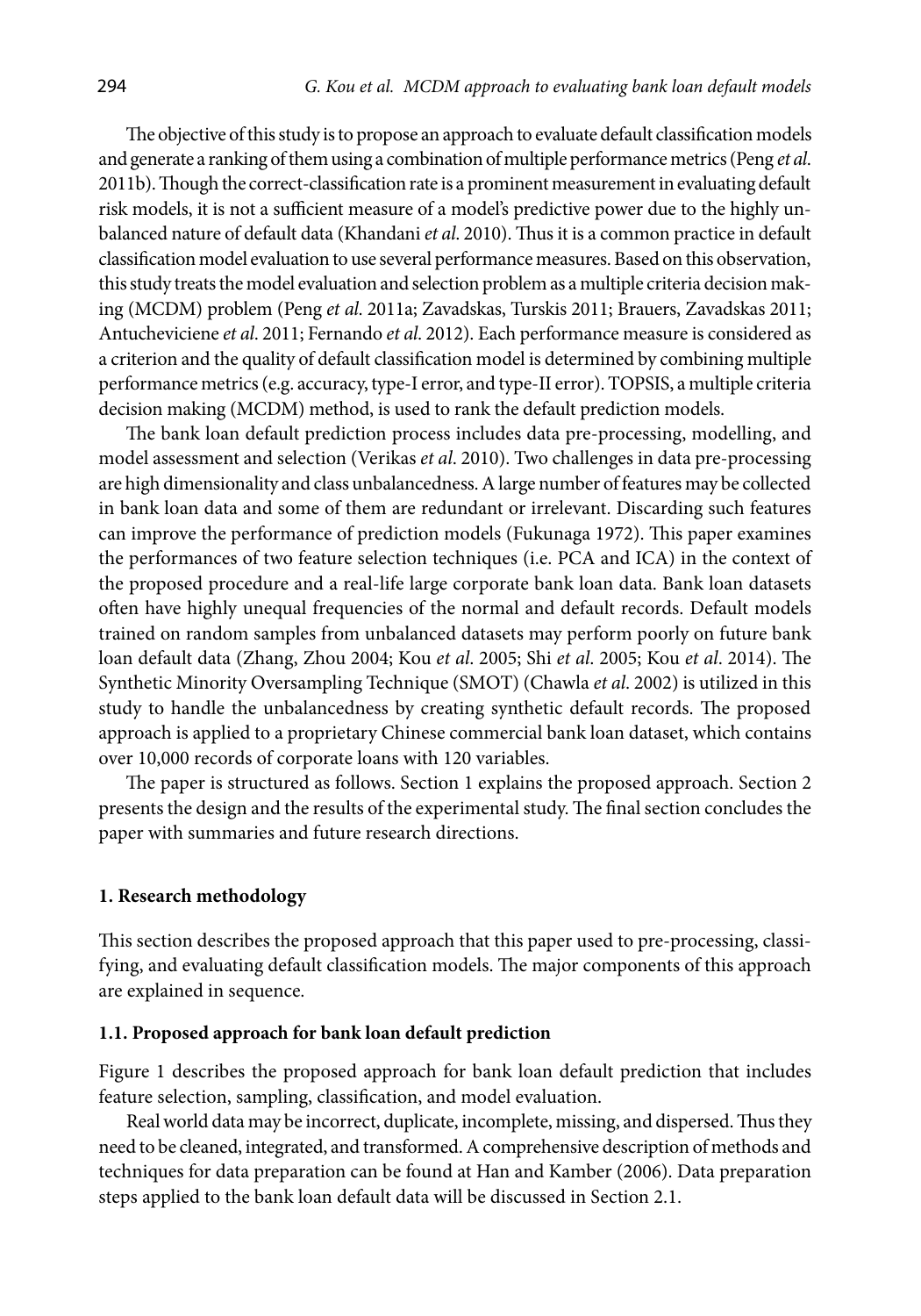

Fig. 1. Proposed approach for bank loan default classification

The following subsections present the four major components of the procedure: feature selection, sampling, classification algorithms, and the MCDM methods for model evaluation.

#### **1.2. Feature selection techniques**

Feature selection is an essential step in bank loan default prediction. It can not only reduce the computation complexity, but also improve the performance of prediction models by removing irrelevant variables. Many studies have been conducted in the area of corporate bankruptcy prediction to compare feature selection techniques (e.g. Ryu, Yue 2005; Tsai 2009), combine feature selection methods with classifiers (e.g. Back *et al*. 1996), or design systems integrating feature selection and prediction models (e.g. Lin, McClean 2001).

Principal component analysis (PCA) (Pearson 1901) is one of the most popular feature selection techniques used in bankruptcy prediction. Independent component analysis (ICA) (Jutten, Hérault 1991; Comon 1994), a relatively new technique, has also been adopted in feature selection with increasing frequency and has shown promise in some circumstances (e.g. Cao, Chong 2002; Kao *et al*. 2011). While PCA is suitable for datasets with Gaussian distributions, ICA can decompose non-Gaussian datasets into independent components. The effects of PCA and ICA on pattern recognition problems have been examined in several studies and the observations were mixed: Fortuna and Capson (2004) have shown that ICA outperformed PCA in its generalization ability. Baek *et al*. (2002), on the other hand, claimed that PCA outperformed ICA for face recognition and the difference in performance between the two techniques is statistically significant. Meanwhile, Moghaddam (2002), as well as Ekenel and Sankur (2004), observed that there are no significant performance differences between ICA and PCA.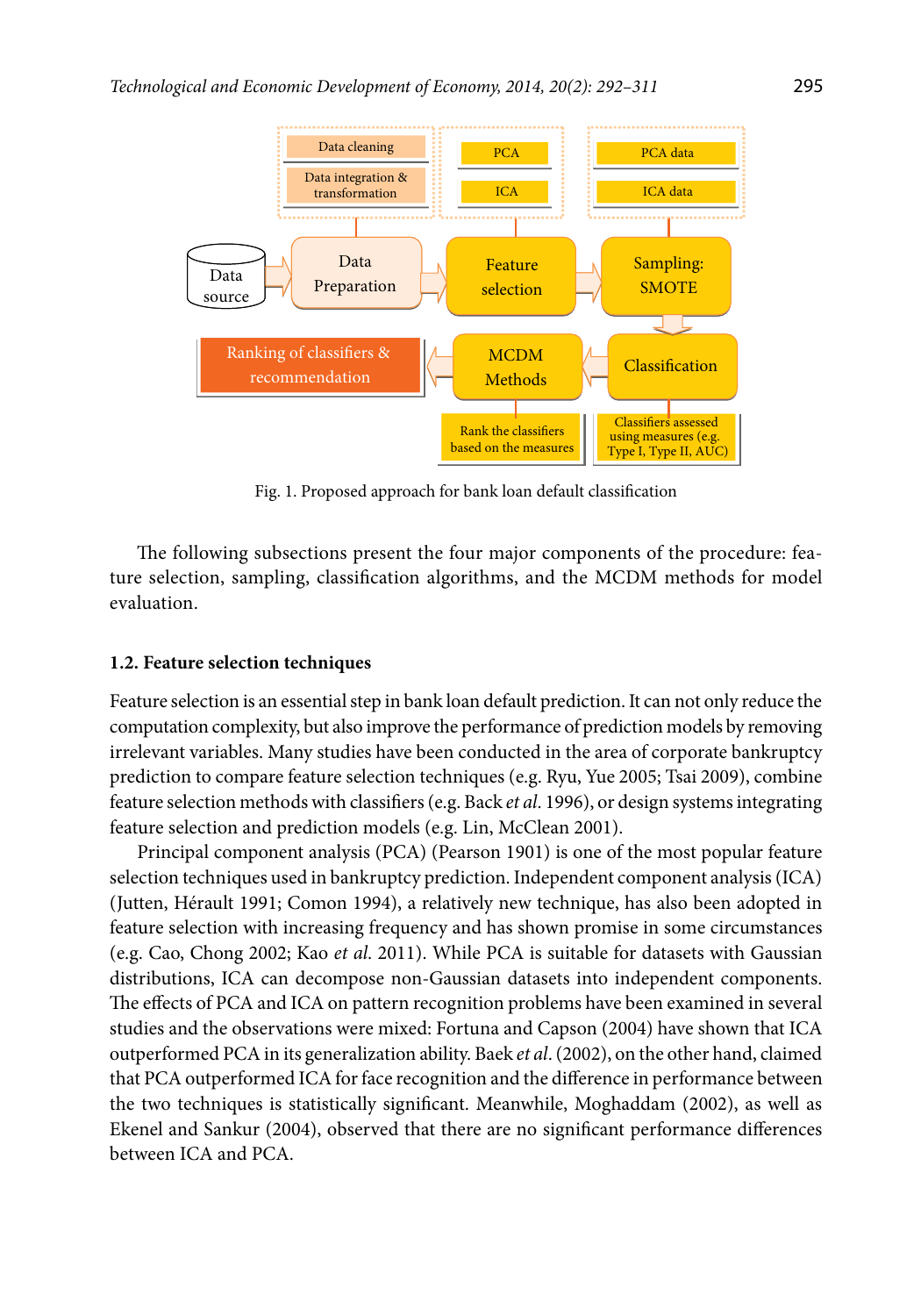In the bank loan default prediction field, few works have been conducted to compare the prediction performances of features selected by PCA and ICA. In this paper, both techniques are applied to the original bank loan data to compute principal and independent components. The two new datasets are then sampled and classified using the same sampling technique and classifiers.

#### **1.2.1. Principal component analysis (PCA)**

Principal component analysis (PCA) is a multivariate statistical technique that uses an orthogonal transformation to convert a set of often inter-correlated variables into a new set of orthogonal variables (Abdi, Williams 2010). PCA has a lot of applications and its goal in feature extraction is to find a mapping that simplifies the description of the dataset.

Let  $X = (x_1, x_2, ..., x_m)^T$  be the original dataset of size  $m \times n, m \le n$ , consisting of observed variable  $x_i$  of size  $1 \times n$ ,  $i = 1, 2, ..., m$ . Let **Y** be another  $m \times n$  matrix related by a linear transformation **P**:

$$
PX = Y, \tag{1}
$$

where the rows of **P**,  $\{p_1, ..., p_m\}$ , are a set of new basis vectors, which are also called principal components, for representing the columns of **X**. Principal components can be obtained by a three-step algorithm (Shlens 2005): the first step selects a normalized direction in m-dimensional space along which the variance in **X** is maximized and save it as  $p_i$ ; the second step finds another direction along which variance is maximized under the constraint that it is orthogonal to the preceding vector and save it as  $p_i$ ; the third step repeats this procedure until *m* vectors are selected. The output is a set of ordered principal components *p*. The dimensionality of the original data can be reduced by choosing the strongest principal components.

### **1.2.2. Independent component analysis (ICA)**

ICA searches the linear transformation that minimizes the statistical dependence between its components and may be considered as an extension of PCA (Comon 1994). The ICA model is defined as (Hyvärinen, Oja 2000):

$$
\mathbf{x} = \mathbf{A}\mathbf{s} = \sum_{i=1}^{n} a_i s_i, \qquad (2)
$$

where: **x** is the observed random vector with elements  $x_1, ..., x_n$ ; **A** is the mixing matrix with elements  $a_{ij}$ ; and **s** is the random vector with elements  $s_1, ..., s_n$ . Both **s** and **A** are assumed to be unknown and must be estimated using the observed vector **x** under several assumptions. First, the components  $s_i$  are assumed to be statistically independent. Second, the independent component (IC) is assumed to have non-Gaussian distributions. Third, the unknown mixing matrix is assumed to be square. Then the ICs can be obtained by compute **W**, the inverse of **A**:

$$
s = Wx. \tag{3}
$$

Non-Gaussianity is the key to estimating the ICA model and can be measured by kurtosis, negentropy, and approximations of negentropy (Hyvärinen, Oja 2000). Kurtosis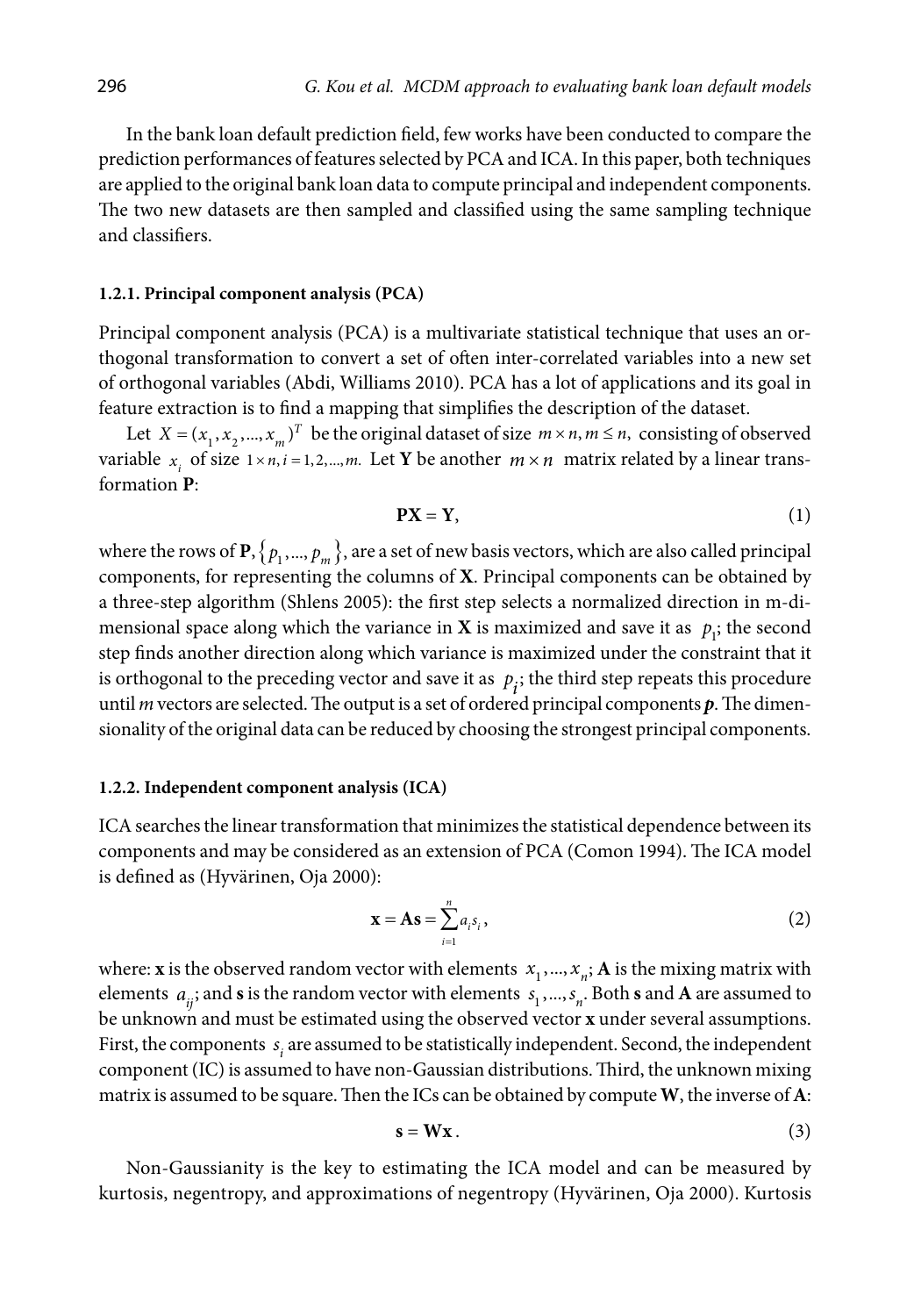is the classical measure of non-Gaussianity and is adopted in this paper. The kurtosis of *y* is defined by:

$$
kurt(y) = E\left\{y^4\right\} - 3(E\left\{y^2\right\})^2.
$$
 (4)

If *y* is assumed to zero mean and unit variance, the right-hand side becomes  $E\{y^4\}$  – 3. Thus, kurtosis is zero for a Gaussian random variable and nonzero for most non-Gaussian random variables.

Several algorithms have been developed to solve the ICA problem (Bell, Sejnowski 1995; Amari *et al*. 1996; Karhunen, Oja 1997; Hyvärinen 1999). This paper adopts the FastICA algorithm proposed by Hyvärinen and Oja (2000).

### **1.3. Sampling approach: SMOTE**

Credit-default data are normally highly unbalanced because the proportion of the number of default loans to the population is normally below 10% (Paleologo *et al*. 2010). Unbalanced datasets cause at least two types of problems in default prediction (Zhang, Zhou 2004). The first problem is that the performance of classification models for the default class may be poor due to the overwhelming number of normal loan records in the samples. The second problem is related to classifier evaluation. Predictive accuracy, the most widely used measure for classifiers, can be misleading with unbalanced data. For example, suppose a dataset has 95% non-default firms and 5% default firms. An accuracy rate of 95% may be inadequate since the classifier could be correctly classified only the non-default firms. Possible ways to address this problem are sampling techniques and multiple performance measures. The performance measures will be discussed in Section 1.5.

Many sampling techniques have been developed to deal with unbalanced datasets. The fundamental idea of these techniques is to oversampling the minority class and/or under-sampling the majority class (Chawla *et al*. 2002). Chawla *et al*. (2002) proposed the Synthetic Minority Oversampling TEchnique (SMOTE), an over-sampling approach in which the minority class is over-sampled by creating synthetic minority class records. The synthetic minority samples are generated along the line segments joining any or all of the *k* minority class nearest neighbours. SMOTE achieves better performance than over-sampling with replacement techniques because it creates larger decision regions, which leads to more coverage of the minority class. The experiment implements SMOTE using the SMOTE class (weka.filters.supervised.instance.SMOTE) of WEKA 3.7 (Witten, Frank 2005).

# **1.4. Classification algorithms and performance measures**

Default risk prediction can be considered as a binary classification problem, which means bank loans are assigned to one of the two classes (default or non-default) after data analysis. In the classification framework, a model or classifier attempts to accurately predict class labels (default or non-default) of future individual loans based on two steps. In the first step, a classifier learns a function that maps independent variables or input variables to a dependent or output variable (class label). The second step tests the predictive accuracy of the classifier learned in the first step (Han, Kamber 2006).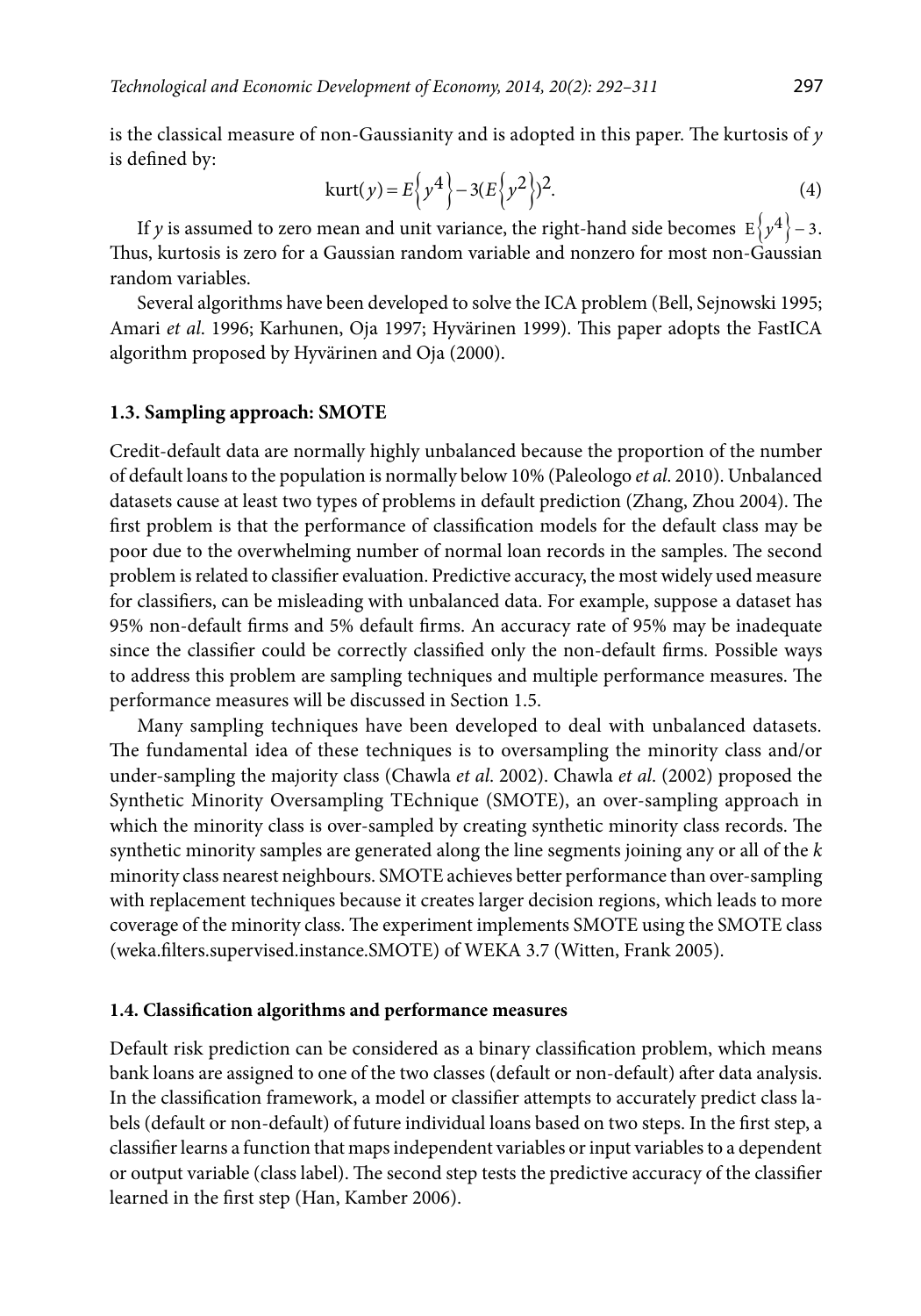#### **1.4.1. Classification algorithms**

Data mining and knowledge discovery (DMKD) has made great progress during the last twenty years (Peng *et al*. 2008b). As one of the major tasks of data mining and an important problem in research and practice, classification has wide business and scientific applications, such as credit risk management, default prediction, marketing promotion, financial loan evaluation, insurance premium calculation, and medical clinic decision. Five classification algorithms: Naïve Bayes, linear logistic regression, *k*-nearest-neighbour (*k*-NN), C4.5, and Classification and Regression Tree (CART), are chosen for the experimental study.

Naïve Bayes (Domingos, Pazzani 1997) models probabilistic relationships between input variables and the output variable. It estimates the class-conditional probability based on Bayes theorem and can represent simple distributions. Linear logistic regression (Cessie, Houwelingen 1992) models the probability of occurrence of an event as a linear function of a set of input variables and generalizes well to multiclass problems. The *k*-nearest-neighbour (Cover, Hart 1967) is an instance-based learning method. It classifies a new instance to the same class as the closest existing instance, and the closeness is measured by a distance metric. In the experimental study, *k*-NN is implemented by the IBK algorithm in WEKA (Witten, Frank 2005). C4.5 is a decision tree algorithm that constructs decision trees in a top-down recursive divide-and-conquer manner (Quinlan 1993) and is one of the most extensively studied machine learning algorithms. Due to its outstanding performance and easy-to-interpret decision rules, C4.5 became a benchmark of classification algorithms. Classification and Regression Tree (CART) (Breiman *et al*. 1984) is a greedy algorithm for learning multivariate decision trees. It can be used to predict both continuous and categorical variables.

#### **1.4.2. Performance measures**

Widely used performance measures of default prediction systems are accuracy, Type-I error, Type-II error, and AUC (Verikas *et al*. 2010). Bank loan default prediction is normally a twoclass problem. Suppose default and non-default loans are labelled as negative and positive, respectively. These measures can be defined as follows.

– Overall accuracy: Accuracy is the percentage of correctly classified instances. It is the most widely used classification performance metrics.

Overall Accuracy 
$$
=\frac{TN + TP}{TP + FP + FN + TN}
$$
, (5)

where TN, TP, FN, and FP stand for true negative, true positive, false negative, and false positive, respectively.

– True Positive (TP): TP is the number of correctly classified non-default instances. TP rate is also called sensitivity measure.

True Positive rate/Sensitivity = 
$$
\frac{TP}{TP + FN}.
$$
 (6)

– False Positive (FP): FP is the number of default firms that is misclassified as non-default class. FP rate is called Type-I error. In default prediction, Type-I error is more important than Type-II error because it represents potential credit loss and Type-II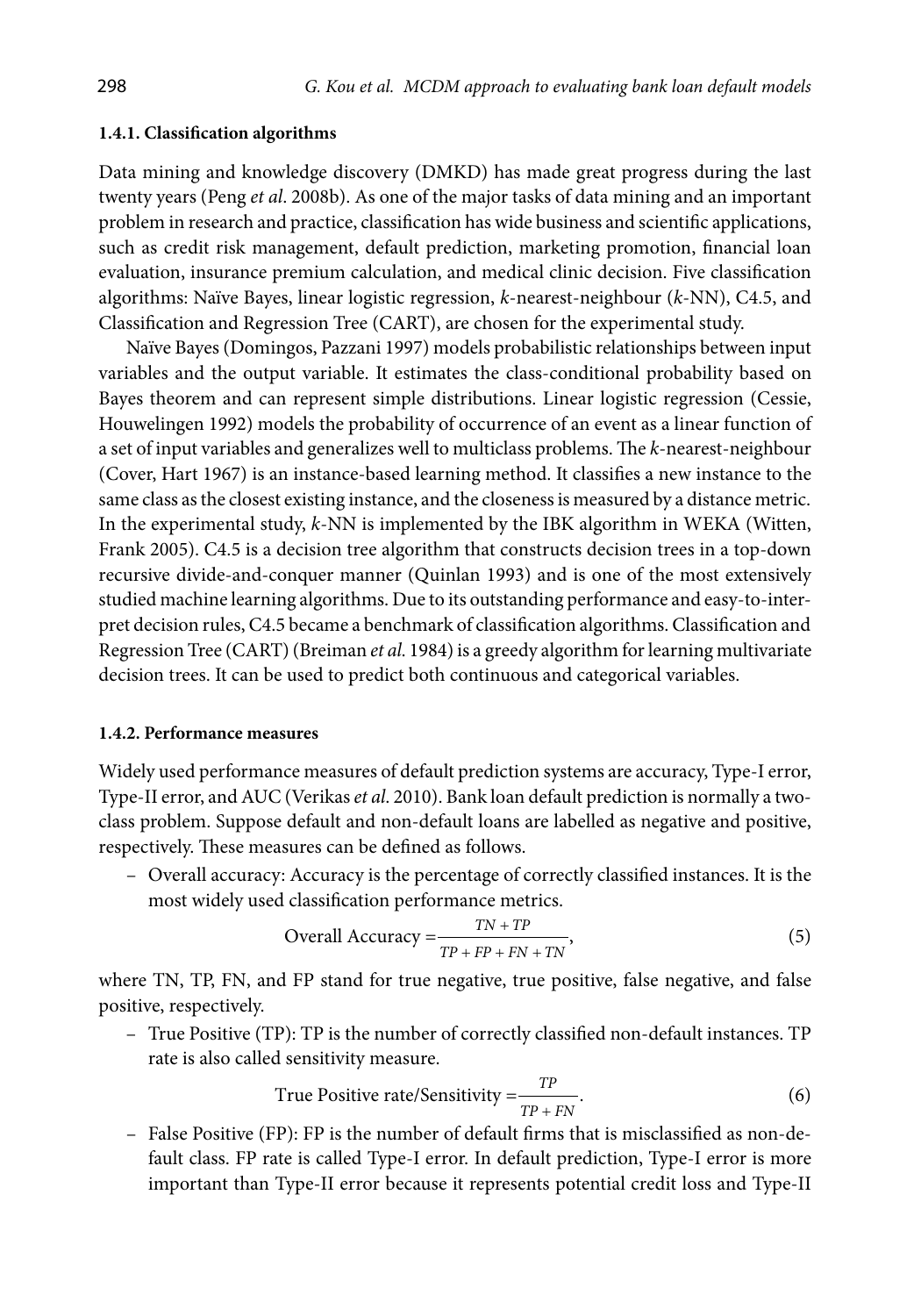error implies potential loss of business. Actually, Altman *et al*. (1977) indicated that the costs of Type-I error are 35 times higher for banks than Type-II error costs.

False Positive rate/Type-I error = 
$$
\frac{FP}{FP + TN}
$$
 (7)

– True Negative (TN): TN is the number of correctly classified default instances. TN rate is also called specificity measure.

True Negative rate/Specificity = 
$$
\frac{TN}{TN + FP}
$$
 (8)

– False Negative (FN): FN is the number of non-default instances that is misclassified as default class. FN rate is also called Type-II error.

False Negative rate/Type-II error = 
$$
\frac{FN}{FN + TP}
$$
 (9)

– Area under the curve (AUC): ROC stands for Receiver Operating Characteristic, which shows the tradeoff between TP rate and FP rate. AUC represents the accuracy of a classifier. The larger the area, the better the classifier.

### **1.5. MCDM method: TOPSIS**

There are many MCDM methods that can be used to rank alternatives. This study chose TOPSIS due to its good performance in previous studies and ease of use (Agrawal *et al*. 1991; Zanakis *et al*. 1998). Hwang and Yoon (1981) proposed the Technique for order preference by similarity to ideal solution (TOPSIS) method to rank alternatives over multiple criteria. It finds the best alternatives by minimizing the distance to the idea solution and maximizing the distance to the nadir or negative-ideal solution (Olson 2004).

A number of extensions and variations of TOPSIS have been developed over the years. The following TOPSIS procedure adopted from Opricovic and Tzeng (2004: 448–449) and Olson (2004: 722) is used in the experimental study.

**Step 1:** calculate the normalized decision matrix. The normalized value  $r_{ij}$  is calculated as:

$$
r_{ij} = x_{ij} / \sqrt{\sum_{j=1}^{J} x_{ij}^2}, \ j = 1, ..., J; \ i = 1, ..., n,
$$
 (10)

where: *J* and *n* denote the number of alternatives and the number of criteria, respectively. For alternative  $A_j$ , the performance measure of the *i*th criterion  $C_i$  is represented by  $x_{ij}$ .

Step 2: develop a set of weights  $w_i$  for each criterion and calculate the weighted normalized decision matrix. The weighted normalized value  $v_{ij}$  is calculated as:

$$
v_{ij} = w_i r_{ij}, j = 1, ..., J; i = 1, ..., n,
$$
\n(11)

where  $w_i$  is the weight of the *i*<sup>th</sup> criterion, and  $\sum_{i=1}^{n} w_i = 1$ .

**Step 3:** find the ideal alternative solution  $S^+$ , which is calculated as:

$$
S^{+} = \left\{ v_{1}^{+},...,v_{n}^{+} \right\} = \left\{ (\max_{j} v_{ij} | i \in I'), (\min_{j} v_{ij} | i \in I'') \right\},
$$
\n(12)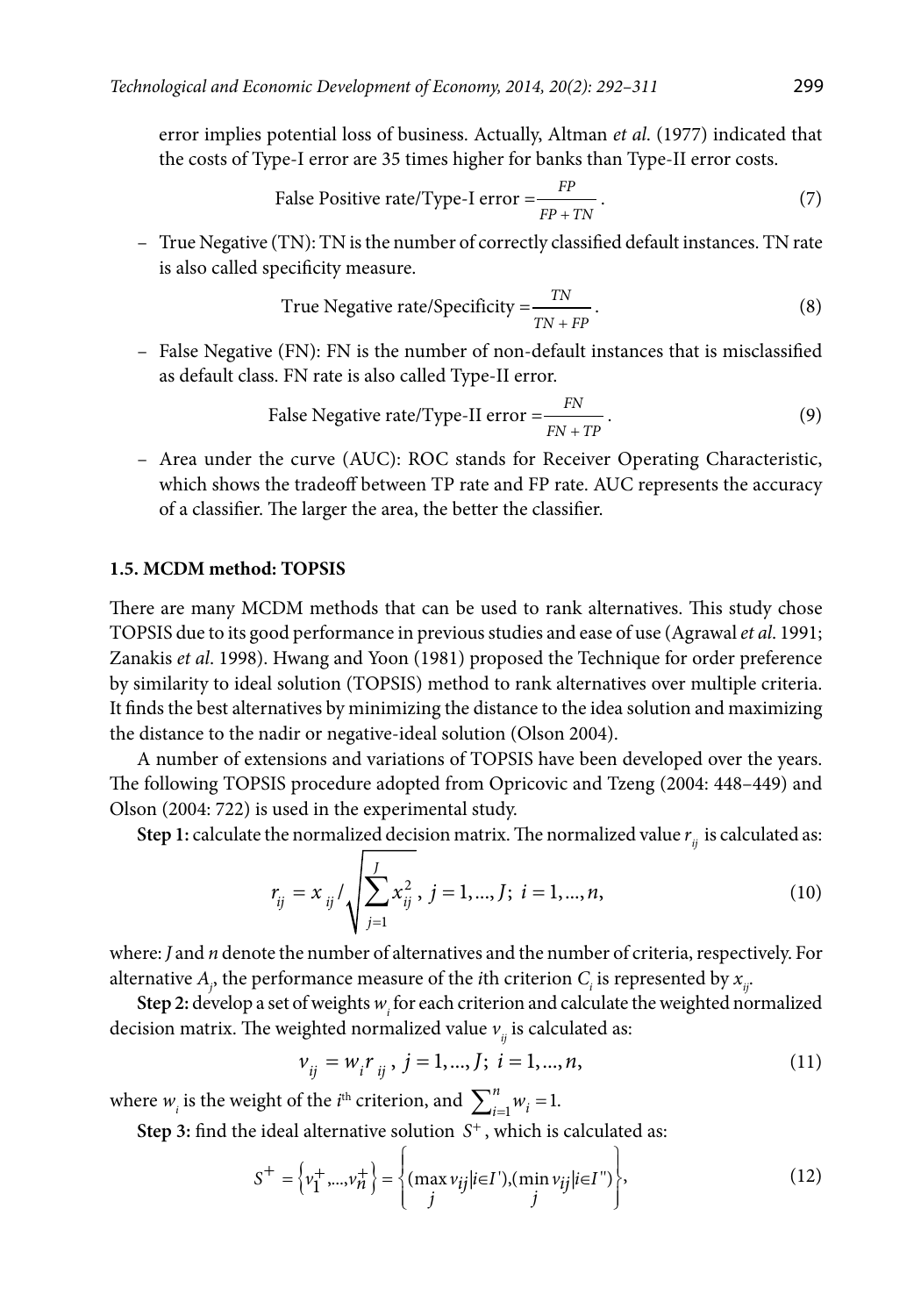where *I*' is associated with benefit criteria and *I*" is associated with cost criteria. For the evaluation of default prediction models, accuracy and AUC are benefit criteria and have to be maximized, and the Type-I error and Type-II error are cost criteria and have to be minimized.

**Step 4:** find the negative-ideal alternative solution *S*−, which is calculated as:

$$
S^{-} = \left\{ v_1^{-},..., v_n^{-} \right\} = \left\{ \frac{\left( \min v_{ij} | i \in I \right), \left( \max v_{ij} | i \in I \right)}{j} \right\}.
$$
 (13)

**Step 5:** Calculate the separation measures, using the *n*-dimensional Euclidean distance. The separation of each alternative from the ideal solution is calculated as:

$$
D_j^+ = \sqrt{\sum_{i=1}^n (v_{ij} - v_i^+)^2}, \ j = 1, ..., J. \tag{14}
$$

The separation of each alternative from the negative-ideal solution is calculated as:

$$
D_j^- = \sqrt{\sum_{i=1}^n (v_{ij} - v_i^-)^2}, \ j = 1, ..., J. \tag{15}
$$

**Step 6:** Calculate a ratio  $R_j^+$  that measures the relative closeness to the ideal solution and is calculated as:

$$
R_j^+ = D_j^- / (D_j^+ + D_j^-), j = 1, \dots, J.
$$
 (16)

**Step 7:** Rank alternatives by maximizing the ratio  $R_j^+$ .

# **2. Experimental study**

The experiment is designed to test the proposed approach using a large real-life bank loan default dataset provided by a Chinese commercial bank. The following subsections describe the data, the experimental design, and the results.

### **2.1. Bank loan data**

The dataset which was provided by a Chinese commercial bank contains 10,868 short-term, medium-term, and long-term loans granted to various sizes of companies over the period January 2002 – June 2004. Companies included in the data cover a wide range of industries, such as manufacturing, information technology, pharmacy, telecommunication, foreign trading, energy, agriculture, public utility, and real estate.

The raw dataset was pre-processed to remove irrelevant, sensitive, and incorrect data. Originally, there are 120 variables and some of them are sensitive and irrelevant to the default prediction, such as company identification codes, company names, and company addresses. Second, instances with more than 50% missing values were considered as incomplete or incorrect and deleted from the dataset. Pre-processing step removed 224 instances and 16 variables.

Different definitions of 'defaulted' or 'bad' loans are available in the literature (e.g. Marais *et al*. 1984; Hurt, Felsovalyi 1998; Basel Committee… 2004; Dermine, Carvalho 2006). Because the dataset used in this study was provided by a Chinese commercial bank,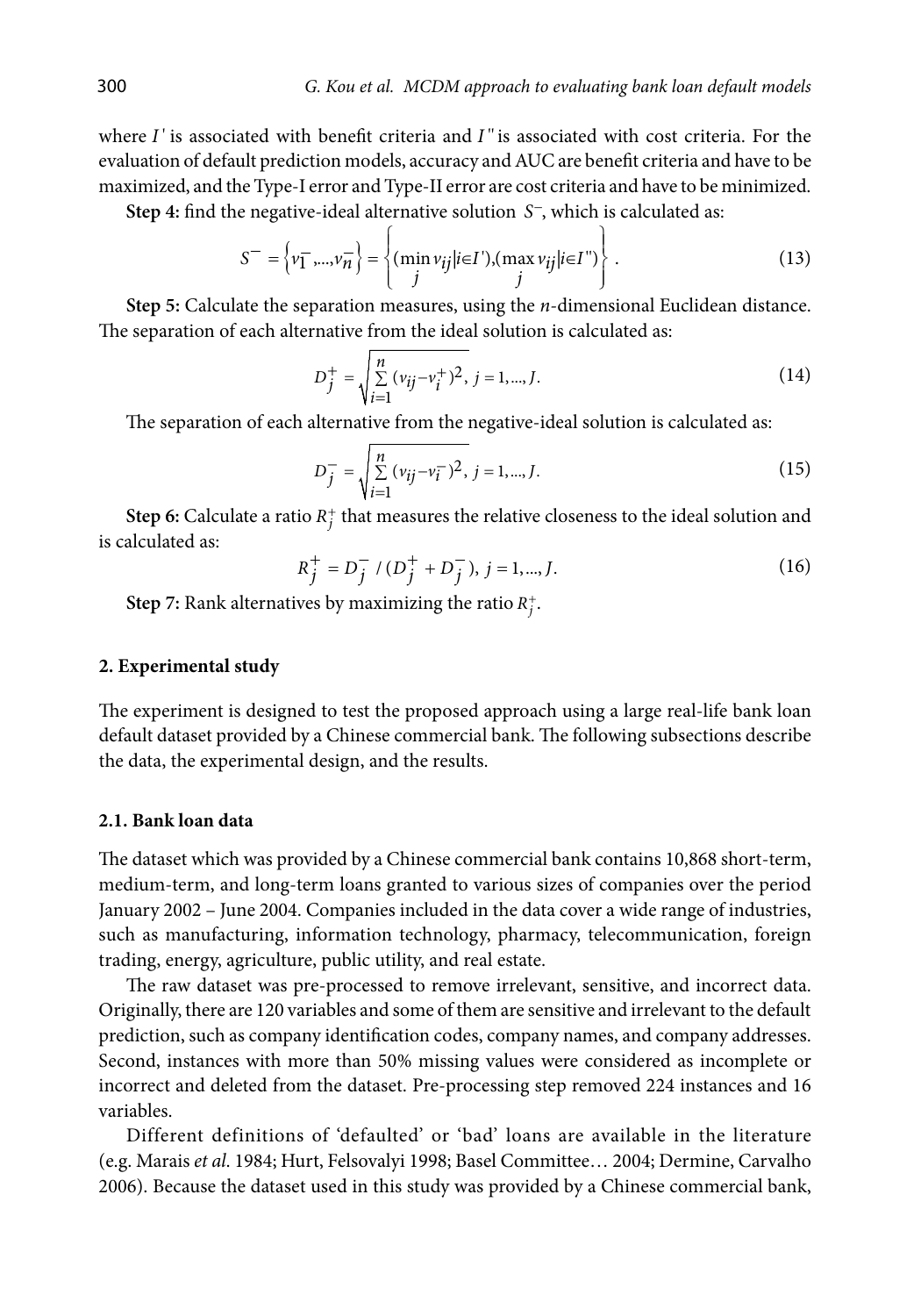the following five-category loan classification system used by China's state-owned commercial banks (SCB) and joint shareholding commercial banks (JSCB) is adopted. The five-category criteria classify bank loans as pass, special-mention, substandard, doubtful, and loss. The last three categories are treated as defaulted loans by SCB and JSCB. A loan is classified as 'substandard' when the obligor's ability to pay its credit obligations is in question depending on its normal business revenues. A loan is classified as 'doubtful' when the obligor cannot pay interest and/or principal. A loan is classified as 'loss' when principal and interest cannot be recovered or only a small portion can be recovered after taking all possible measure or legal procedure is started (Bank loan classification regulation 2002; Banks to adopt five-category loan classification system 2003).

According to this definition, the sample data has 9,928 normal loans and 716 defaulted loans. The 104 variables describe five important financial aspects of companies as pointed out by Altman (1968), including liquidity, profitability, leverage, solvency, and activity. This is a typical bank loan data with two characteristics: a large number of variables and highly unbalanced (only 6.7% default loans). Table 1 compares the normal and defaulted loans in the dataset from four aspects (McKee, Lensberg 2002). RMB is the abbreviation of "renminbi", the official currency of China.

| Variable or ratio        | Normal loans         | Defaulted loans              |
|--------------------------|----------------------|------------------------------|
| Total assets             |                      |                              |
| maximum                  | RMB.26,854,906,969   | RMB.1,792,017,755.50         |
| Mean                     | RMB.559,394,670.58   | RMB.87,387,234.37            |
| minimum                  | RMB.640.1            | RMB.1827.6                   |
| S.D.                     | RMB.2,447,286,504.76 | RMB.183,269,496.1            |
| Total revenues           |                      |                              |
| maximum                  | RMB.16,993,642,023   | RMB.1,620,347,617            |
| Mean                     | RMB.333,414,922.10   | RMB.44,486,523.13            |
| minimum                  | RMB.-1,631,589.70    | RMB <sub>.</sub> -335,266.87 |
| S.D.                     | RMB.1,104,160,852    | RMB.159,020,842.9            |
| Net income/Total assets  |                      |                              |
| Mean                     | 2.915901569          | $-2.104$                     |
| S.D.                     | 43.47841237          | 47.665                       |
| Cash/Current liabilities |                      |                              |
| Mean                     | 0.354                | 0.102                        |
| S.D.                     | 4.117                | 0.184                        |

Table 1. Comparison of subsample characteristics

The two subsamples have some different characteristics. For example, the normal loans have larger mean total assets and mean total revenues than the defaulted loans. The Net income/Total assets ratio and the Cash/Current liabilities ratio of the normal loan category are also higher than the defaulted loan category. On the other hand, the normal and defaulted loans exhibit some similar features. For instance, both normal and defaulted loans have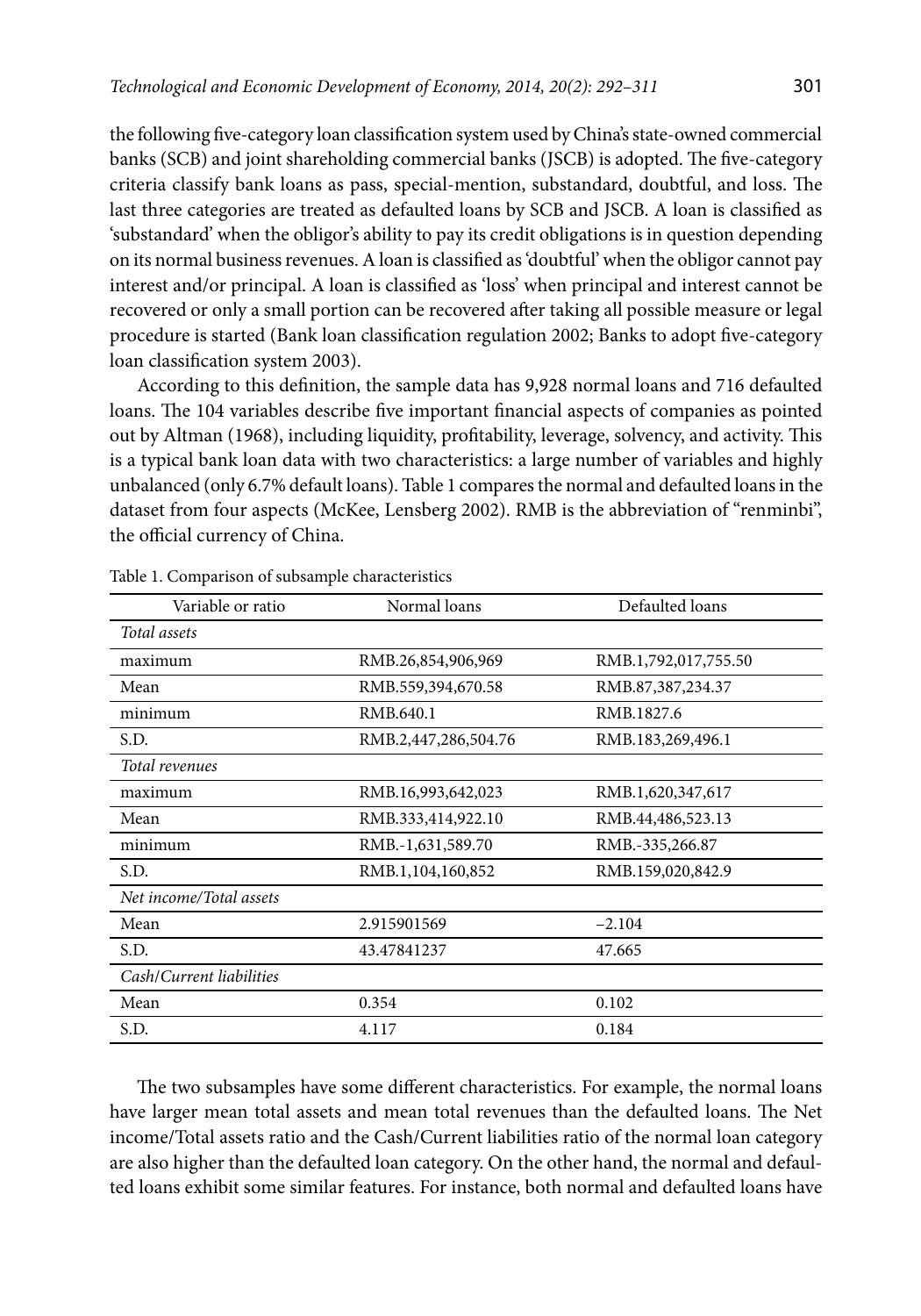wide range values for total assets and revenues. The defaulted subsample has a negative Net income/Total assets ratio and has 45% companies with nonpositive net incomes. Although the normal group has a positive Net income/Total assets ratio, 3,425 companies (or 34%) in the subsample have nonpositive net incomes. This feature is similar to the one reported by McKee and Lensberg (2002). The mixed subsample characteristics reflect the real life problem in loan default prediction.

# **2.2. Experimental design**

The experiment was carried out according to the following process:

**Input:** The bank loan default dataset

**Output:** Rankings of classifiers

- **Step 1.** Prepare the dataset: remove irrelevant variables; handle missing values by filling in with the variable average; eliminate incorrect data.
- **Step 2.** Select relevant variables using PCA and ICA to get two sets of data. PCA is implemented using the PrincipalComponents class of WEKA 3.7 (Witten, Frank 2005; Hall *et al*. 2009) and ICA is implemented using the FastICA operator of RapidMiner 5.0 (Mierswa *et al*. 2006).
- **Step 3.** Applying SMOTE approach to the PCA and ICA datasets to generate synthetic default instances, which is implemented using the SMOTE class of WEKA 3.7 (Witten, Frank 2005; Hall *et al*. 2009).
- **Step 4.** Train and test the selected classification algorithms using WEKA 3.7 on randomly sampled partitions (i.e. 10-fold cross-validation) of the sampled PCA and ICA datasets, respectively.
- **Step 5.** Evaluate classification algorithms using TOPSIS, which is implemented using MATLAB 7.0 (Matlab 2005).
- **Step 6.** Generate the ranking of classification algorithms provided by TOPSIS for the PCA and ICA datasets, respectively.

# **END**

After removing irrelevant variables, there are 104 variables in the dataset. Non-Gaussianity is the key to estimating the ICA model and can be verified by kurtosis. Figure 2 illustrates that all variables satisfy non-Gaussianity since none of them has zero kurtosis.

PCA and ICA methods are applied to the pre-processed data to reduce the dimensionality. A threshold of 85% is set for both PCA and ICA methods. The resulting datasets after applying PCA and ICA have 31 and 32 variables, respectively.

The SMOTE approach is used to create synthetic default instances for the PCA and ICA datasets. Figure 3 compares the different class sizes of default before and after applying the SMOTE. The default data increase from 716 records to 3365 records.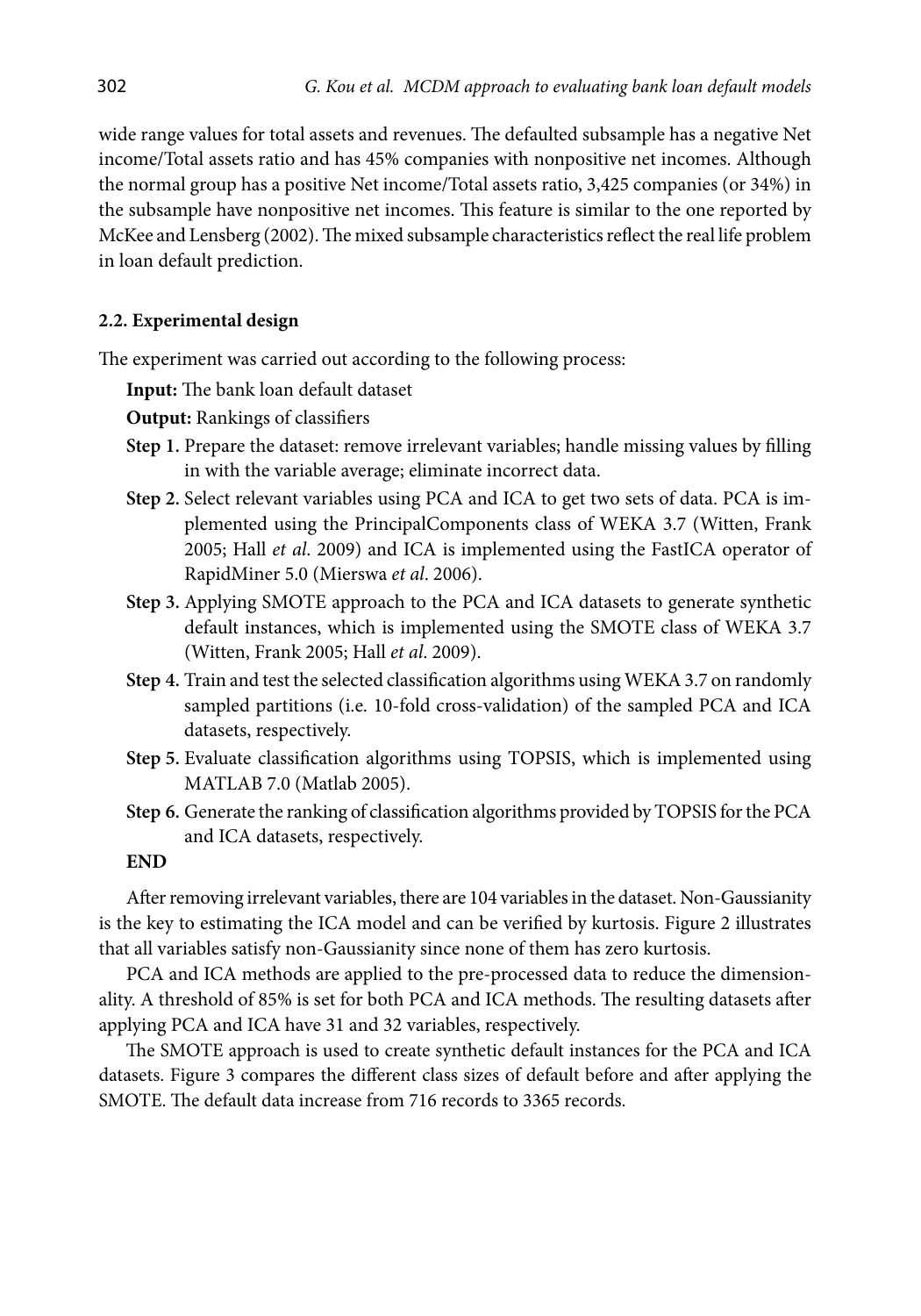

Fig. 3. Comparison of class sizes before and after applying SMOTE

# **2.3. Results and discussions**

### **2.3.1. Classification results**

Table 2 summarizes classification results on the PCA test dataset. The best accuracy, Type-I error rate, Type-II error rate, and AUC are highlighted in boldface and italic. *K*-NN has the highest accuracy of 96.67%, followed by C4.5 and CART. Naïve Bayes and logistic have the lowest Type-I and Type-II error rate, respectively. However, the low Type-I or Type-II error rate is achieved by sacrificing the other type of error rate. The 6.4% Type-I error rate of naïve Bayes is accompanied with a 69.7% Type-II error rate and the 1.2% Type-II error rate of logistic is accompanied with a 48.18% Type-I error rate. For the measure of AUC, the performances of *K*-NN, C4.5 and CART are close and the average rate of the five classifiers reaches 90.2%.

|                  | Accuracy | Type-I errors | Type-II errors | AUC  |
|------------------|----------|---------------|----------------|------|
| Naive Bayes      | 0.4674   | 0.0642        | 0.6977         | 0.75 |
| Logistic         | 0.8655   | 0.4818        | 0.012          | 0.9  |
| $K$ -NN          | 0.9667   | 0.0771        | 0.0178         | 0.96 |
| C <sub>4.5</sub> | 0.9564   | 0.1017        | 0.0231         | 0.95 |
| CART             | 0.9522   | 0.1176        | 0.0231         | 0.95 |

Table 2. Classification results on the PCA test dataset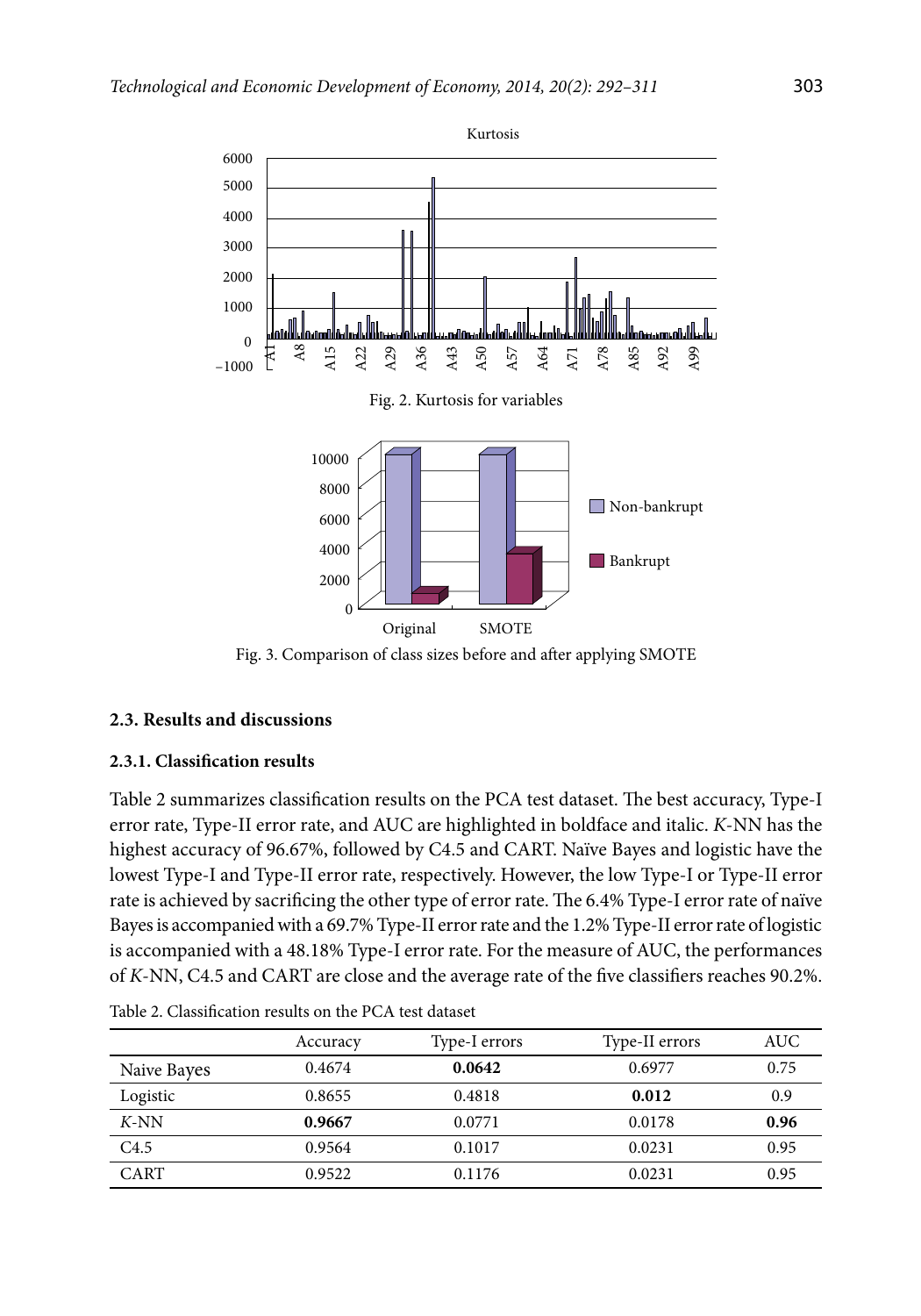Table 3 compares the five classifiers using the same set of measures on the ICA test dataset. *K*-NN is still the best classifier in terms of the accuracy and AUC. Similarly, Naïve Bayes and logistic have the lowest Type-I and Type-II error rate, respectively. At the same time, these two classifiers also have the highest Type-II and Type-I error rates.

|             | Accuracy | Type-I errors | Type-II errors | <b>AUC</b> |
|-------------|----------|---------------|----------------|------------|
| Naive Bayes | 0.3897   | 0.0536        | 0.8066         | 0.64       |
| Logistic    | 0.7633   | 0.8791        | 0.0101         | 0.79       |
| $K-NN$      | 0.9665   | 0.0902        | 0.0135         | 0.97       |
| C4.5        | 0.9342   | 0.164         | 0.0311         | 0.92       |
| CART        | 0.9266   | 0.1922        | 0.0315         | 0.91       |

Table 3. Classification results on the ICA test dataset

### **2.3.2. PCA vs. ICA**

To compare the effects of PCA and ICA on the classification results, the experiment applied the selected classification algorithms to the PCA and ICA datasets. The averaged results of accuracy, AUC, Type-I error rate, and Type-II error rate for the PCA and ICA data are summarized in Table 4. It can be seen that PCA outperforms ICA on the four measurements.

Table 4. Comparison of classification results using the PCA and ICA datasets

|     | Accuracy | Type-I errors | Type-II errors | AUC      |
|-----|----------|---------------|----------------|----------|
| PCA | 0.836933 | 0.256317      | 0.130133       | 0.86     |
| ICA | 0.786617 | 0.396417      | 0.148817       | 0.788333 |

# **2.3.3. TOPSIS results**

The rankings of classifiers generated by TOPSIS for the PCA data and the ICA data are summarized in Table 5. The rankings of the five classifiers using the PCA and ICA datasets are identical and *K*-NN is ranked the best classifier.

Table 5. Ranking of classifiers by TOPSIS

|             | TOPSIS(PCA) | TOPSIS(ICA) |
|-------------|-------------|-------------|
| Naive Bayes | 0.4169      | 0.3992      |
| Logistic    | 0.681       | 0.6204      |
| $K$ -NN     | 0.9831      | 0.9752      |
| C4.5        | 0.9609      | 0.9264      |
| CART        | 0.9478      | 0.9111      |

In this specific dataset, it chanced that one classifier outperformed other classifiers in most performance measures. In reality, it is normal that classifiers with the best scores on some measures may perform poorly on other measures. In those circumstances, the MCDM methods are helpful in providing a final ranking of classification algorithms. It is worth to mention that the performance measures used by this study are mainly accuracy-related. In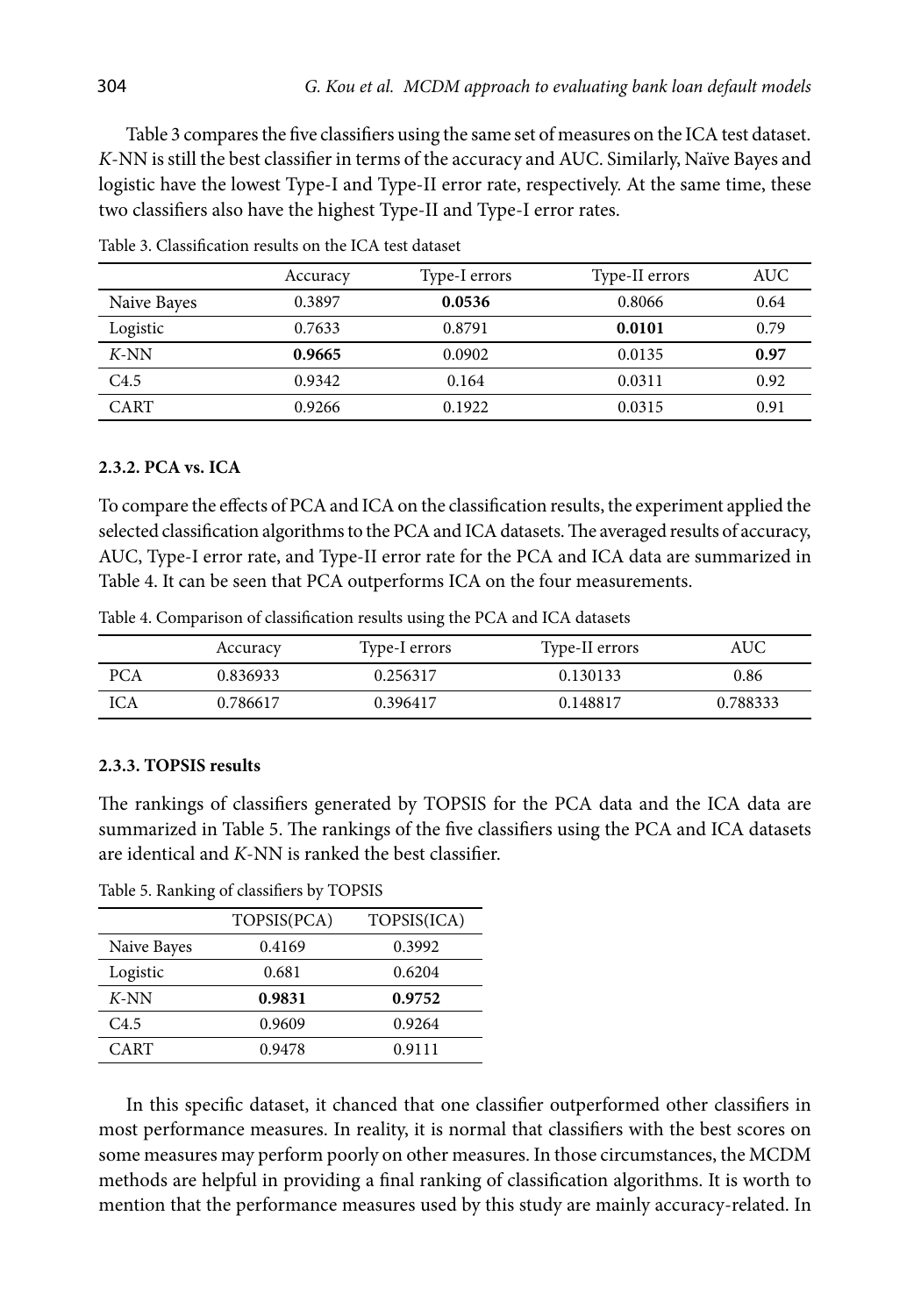real application in commercial banks, there are other issues need to be considered when selecting classifiers. For instance, probability of default (PD) is a commonly used indicator in bankruptcy prediction and thus a classifier which can provide PD information may be preferred over a classifier which cannot provide PD information by commercial banks.

### **Conclusions**

This paper concentrated on feature selection, unbalanced data, and model assessment in bank loan default prediction. It developed a procedure to address the three problems. Firstly, ICA and PCA were used to select relevant features. Secondly, the SMOT approach was utilized to deal with the unbalanced data by creating synthetic default examples. Thirdly, TOPSIS, a multiple criteria decision making method, was utilized to rank a selection of default prediction models.

An experimental study using a large real-life bank loan default dataset provided by a Chinese commercial bank was conducted to validate the proposed process. PCA and ICA generated two separate datasets and tested in the sampling, classification, and model evaluation steps. After feature selection, PCA and ICA reduced the dimensionality from 104 to 31 and 32, respectively. The reduced datasets were then balanced using the SMOTE approach and classified with five selected classification algorithms. The performances of classifiers were measured using accuracy, Type-I error rate, Type-II error rate, and AUC. Finally, TOPSIS was applied to the PCA and ICA datasets to evaluate the classifiers based on the values of performance metrics. The experimental results showed that *K*-NN has good potential in default prediction. In addition, the outcome indicated that there is no significant difference between PCA and ICA on default prediction of the specific dataset.

Future research issues include introducing more feature selection techniques, sampling approaches, classification algorithms, and MCDM methods to the process. Ranking results generated by MCDM methods may be very different. Another research direction is to resolve this disagreement and help decision-makers pick the most suitable classifier(s). Experimental study with more default datasets may also be conducted to test the process.

### **Acknowledgements**

This research has been partially supported by grants from the National Natural Science Foundation of China (#71325001 for Yi Peng, #71222108 for Gang Kou), the Fundamental Research Funds for the Central Universities, the Research Fund for the Doctoral Program of Higher Education (#20120185110031) and Program for New Century Excellent Talents in University (NCET-12-0086 and NCET-10-0293).

#### **References**

- Abdi, H.; Williams, L. J. 2010. Principal component analysis, *Wiley Interdisciplinary Reviews: Computational Statistics* 2(4): 433–459. <http://dx.doi.org/10.1002/wics.101>
- Agrawal, V. P.; Kohli, V.; Gupta, S. 1991. Computer aided robot selection: the multiple attribute decision making approach, *International Journal of Production Research* 29(8): 1629–1644. <http://dx.doi.org/10.1080/00207549108948036>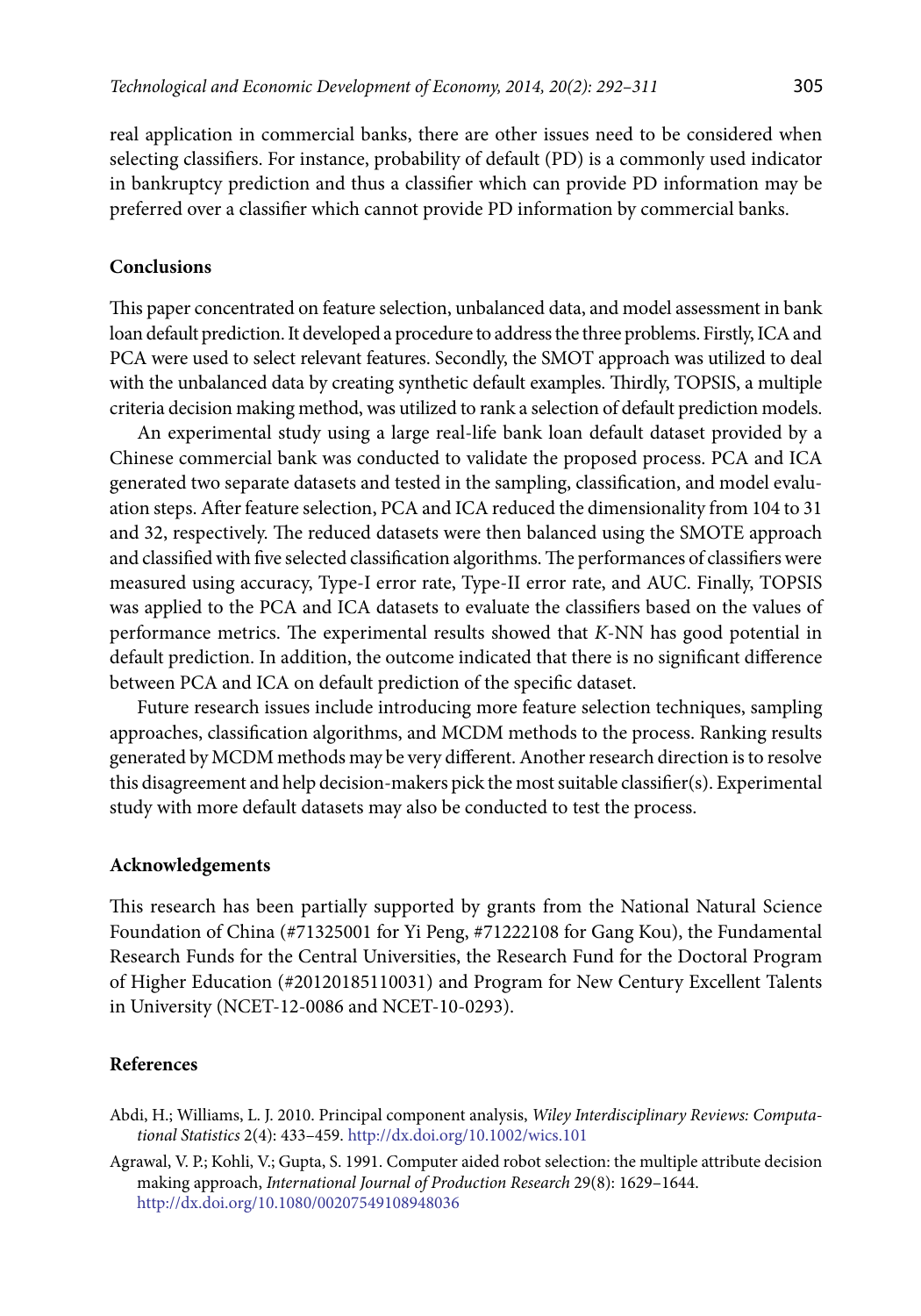- Altman, E. I. 1968. Financial ratios, discriminant analysis and the prediction of corporate bankruptcy, *Journal of Finance* 23(1): 589–609. <http://dx.doi.org/10.2307/2325319>
- Altman, E. I. 1973. Predicting railroad bankruptcies in America, *Bell Journal of Economics* 4(1): 184–211. <http://dx.doi.org/10.2307/3003144>
- Altman, E. I.; Haldeman, R. G.; Narayanan, P. 1977. ZETA analysis, *Journal of Banking and Finance* 1(1): 29–54. [http://dx.doi.org/10.1016/0378-4266\(77\)90017-6](http://dx.doi.org/10.1016/0378-4266(77)90017-6)
- Altman, E. I. 1984. The success of business failure prediction models, *Journal of Banking and Finance* 8(2): 171–198. [http://dx.doi.org/10.1016/0378-4266\(84\)90003-7](http://dx.doi.org/10.1016/0378-4266(84)90003-7)
- Amari, S.; Chichocki, A.; Yang, H. 1996. A new learning algorithm for blind signal separation, *Advances in Neural Information Processing Systems* 8: 757–763.
- Antucheviciene, J.; Zakarevicius, A.; Zavadskas, E. K. 2011. [Measuring congruence of ranking results](http://iospress.metapress.com/content/36x14u7g98674615/)  [applying particular MCDM methods,](http://iospress.metapress.com/content/36x14u7g98674615/) *Informatica* 22(3): 319–338.
- Back, B.; Laitinen, T.; Sere, K. 1996. Neural network and genetic algorithm for bankruptcy prediction, *Expert Systems with Applications* 11(4): 407–413. [http://dx.doi.org/10.1016/S0957-4174\(96\)00055-3](http://dx.doi.org/10.1016/S0957-4174(96)00055-3)
- Baek, K.; Draper, B. A.; Beveridge, J. R.; She, K. 2002. PCA vs. ICA: a comparison on the FERET data set, *In JCIS*, 824–827.
- *Bank loan classification regulation*. 2002. The People's Bank of China.
- Banks to adopt five-category loan classification system [online], [cited 08 October 2011]*.* 2003. *People's Daily*. Available from Internet: [http://english.peopledaily.com.cn/200309/06/eng20030906\\_123830.](http://english.peopledaily.com.cn/200309/06/eng20030906_123830.shtml) [shtml](http://english.peopledaily.com.cn/200309/06/eng20030906_123830.shtml)
- Banks, W. J.; Prakash, L. A. 1994. On the performance of linear programming heuristics applied on a quadratic transformation in the classification problem, *European Journal of Operational Research* 74(23): 23–28. [http://dx.doi.org/10.1016/0377-2217\(94\)90325-5](http://dx.doi.org/10.1016/0377-2217(94)90325-5)
- Basel Committee on Banking Supervision, 2004. International Convergence of Capital Measurement and Capital Standards. Basel.
- Bastos, J. A. 2010. Forecasting bank loans loss-given-default, *Journal of Banking and Finance* 34(10): 2510–2517. <http://dx.doi.org/10.1016/j.jbankfin.2010.04.011>
- Beaver, W. H. 1966. Financial ratios as predictors of failure, *Journal of Accounting Research* 4: 71–111. <http://dx.doi.org/10.2307/2490171>
- Bell, A. J.; Sejnowski, T. J. 1995. An information maximization approach to blind separation and blind deconvolution, *Neural Computation* 7(6): 1129–1159.<http://dx.doi.org/10.1162/neco.1995.7.6.1129>
- Brauers, W. K. M.; Zavadskas, E. K. 2011. Multimoora optimization used to decide on a bank loan to buy property, *Technological and Economic Development of Economy* 17(1): 174–188. <http://dx.doi.org/10.3846/13928619.2011.560632>
- Breiman, L.; Friedman, J. H.; Olshen, R. A.; Stone, C. J. 1984. *Classification and regression trees*. Wadsworth International Group, Belmont, California.
- Bryant, S. M. 1997. A case-based reasoning approach to bankruptcy prediction modeling, *International Journal of Intelligent Systems in Accounting, Finance and Management* 6(3): 195–214. [http://dx.doi.org/10.1002/\(SICI\)1099-1174\(199709\)6:3<195::AID-ISAF132>3.3.CO;2-6](http://dx.doi.org/10.1002/(SICI)1099-1174(199709)6:3%3C195::AID-ISAF132%3E3.3.CO;2-6)
- Buta, P. 1994. Mining for financial knowledge with CBR, *AI Expert* 9(2): 34–41.
- Cao, L. J.; Chong, W. K. 2002. Feature extraction in support vector machine: a comparison of PCA, XPCA and ICA, in *Proceedings of the 9th International Conference on Neural Information*, 18–22 November, 2002, Singapore, 1001–1005.
- Cessie, S. le; Houwelingen, J. C. 1992. Ridge estimators in logistic regression, *Applied Statistics* 41(1): 191–201. <http://dx.doi.org/10.2307/2347628>
- Chawla, N. V.; Bowyer, K. W.; Hall, L. O.; Kegelmeyer, W. P. 2002. SMOTE: Synthetic Minority Oversampling Technique, *Journal of Artificial Intelligence Research* 16: 341–378.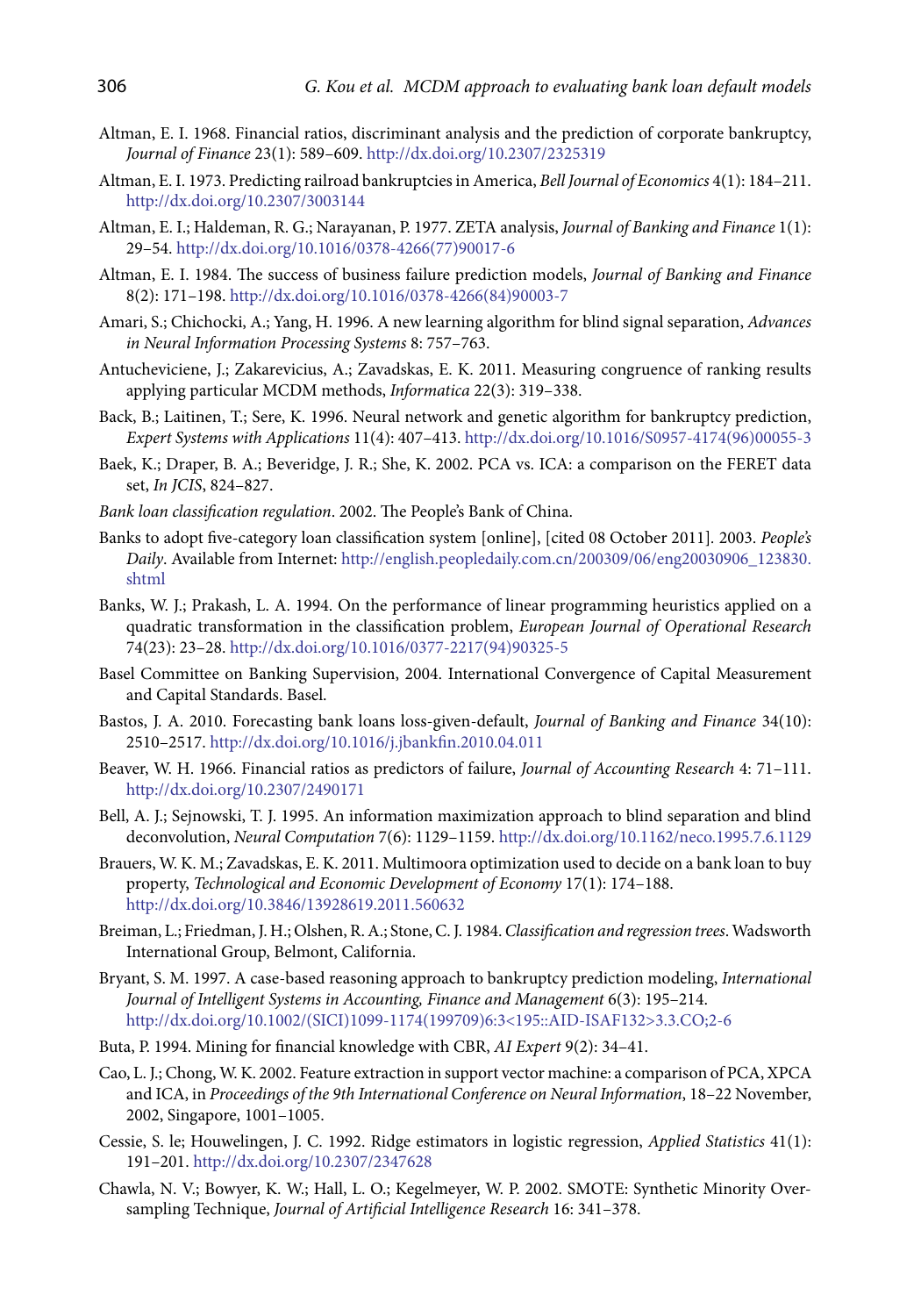- Cielen, A.; Peeters, L.; Vanhoof, K. 2004. Bankruptcy prediction using a data envelopment analysis, *European Journal of Operational Research* 154(2): 526–532. [http://dx.doi.org/10.1016/S0377-2217\(03\)00186-3](http://dx.doi.org/10.1016/S0377-2217(03)00186-3)
- Comon, P. 1994. Independent component analysis a new concept?, *Signal Processing* 36(3): 287–314. [http://dx.doi.org/10.1016/0165-1684\(94\)90029-9](http://dx.doi.org/10.1016/0165-1684(94)90029-9)
- Cover, T. M.; Hart, P. E. 1967. Nearest neighbor pattern classification, *IEEE Transactions on Information Theory* 13(1): 21–27. <http://dx.doi.org/10.1109/TIT.1967.1053964>
- Crook, J. N.; Edelman, D. B.; Thomas, L. C. 2007. Recent developments in consumer credit risk assessment, *European Journal of Operational Research* 183(3): 1447–1465. <http://dx.doi.org/10.1016/j.ejor.2006.09.100>
- Dermine, J.; Neto De Carvalho, C. 2006. Bank loan losses-given-default: a case study, *Journal of Banking and Finance* 30(4): 1219–1243. <http://dx.doi.org/10.1016/j.jbankfin.2005.05.005>
- Domingos, P.; Pazzani, M. 1997. On the optimality of the simple Bayesian classifier under zero-one loss, *Machine Learning* 29(203): 103–130.<http://dx.doi.org/10.1023/A:1007413511361>
- Doumpos, M.; Zopounidis, C. 2007. Model combination for credit risk assessment: a stacked generalization approach, *Annals of Operations Research* 151(1): 289–306. <http://dx.doi.org/10.1007/s10479-006-0120-x>
- Ekenel, H. K.; Sankur, B. 2004. Feature selection in the independent component subspace for face recognition, *Pattern Recognition Letters* 25(12): 1377–1388.<http://dx.doi.org/10.1016/j.patrec.2004.05.013>
- Fernandez, E.; Olmeda, I. 1995. Bankruptcy prediction with artificial neural networks, *Lecture Notes in Computer Science* 930: 1142–1146. [http://dx.doi.org/10.1007/3-540-59497-3\\_296](http://dx.doi.org/10.1007/3-540-59497-3_296)
- Fernando, A. F.; Spahr, R.; Santos, P.; Rodrigues, P. M. M. 2012. A multiple criteria framework to evaluate bank branch potential attractiveness, *International Journal of Strategic Property Management* 16(3): 254–276. <http://dx.doi.org/10.3846/1648715X.2012.707629>
- Fortuna, J.; Capson, D. 2004. Improved support vector classification using PCA and ICA feature space modification, *Pattern Recognition* 37(6): 1117–1129. <http://dx.doi.org/10.1016/j.patcog.2003.11.009>
- Frydman, H.; Altman, E. I.; Kao, D. 1985. Introducing recursive partitioning for financial classification: the case of financial distress, *Journal of Finance* 40(1): 269–291. <http://dx.doi.org/10.1111/j.1540-6261.1985.tb04949.x>
- Fukunaga, K. 1972. *Introduction to statistical pattern recognition*. New York: Academic Press. 369 p.
- Galindo, J.; Tamayo, P. 2000. Credit risk assessment using statistical and machine learning: basic methodology and risk modeling applications, *Computational Economics* 15(1–2): 107–143. <http://dx.doi.org/10.1023/A:1008699112516>
- Gilbert, L. R.; Menon, K.; Schwartz, K. B. 1990. Predicting bankruptcy for firms in financial distress, *Journal of Business Finance and Accounting* 17(1): 161–171. <http://dx.doi.org/10.1111/j.1468-5957.1990.tb00555.x>
- Gorzalczany, M. B.; Piasta, Z. 1999. Neuro-fuzzy approach versus rough-set inspired methodology for intelligent decision support, *Information Sciences* 120(1–4): 45–68. [http://dx.doi.org/10.1016/S0020-0255\(99\)00070-5](http://dx.doi.org/10.1016/S0020-0255(99)00070-5)
- Hall, M.; Frank, E.; Holmes, G.; Pfahringer, B.; Reutemann, P.; Witten, I. H. 2009. The WEKA data mining software: an update, *SIGKDD Explorations* 11(1): 10–18.<http://dx.doi.org/10.1145/1656274.1656278>
- Han, J.; Kamber, M. 2006. *Data mining: concepts and techniques*. 2nd edition. San Francisco: Morgan Kaufmann Publishers. 770 p.
- Hand, D. J.; Henley, W. E. 1997. Statistical classification methods in consumer credit scoring: a review, *Journal of the Royal Statistical Society. Series A (Statistics in Society)* 160(3): 523–541. <http://dx.doi.org/10.1111/j.1467-985X.1997.00078.x>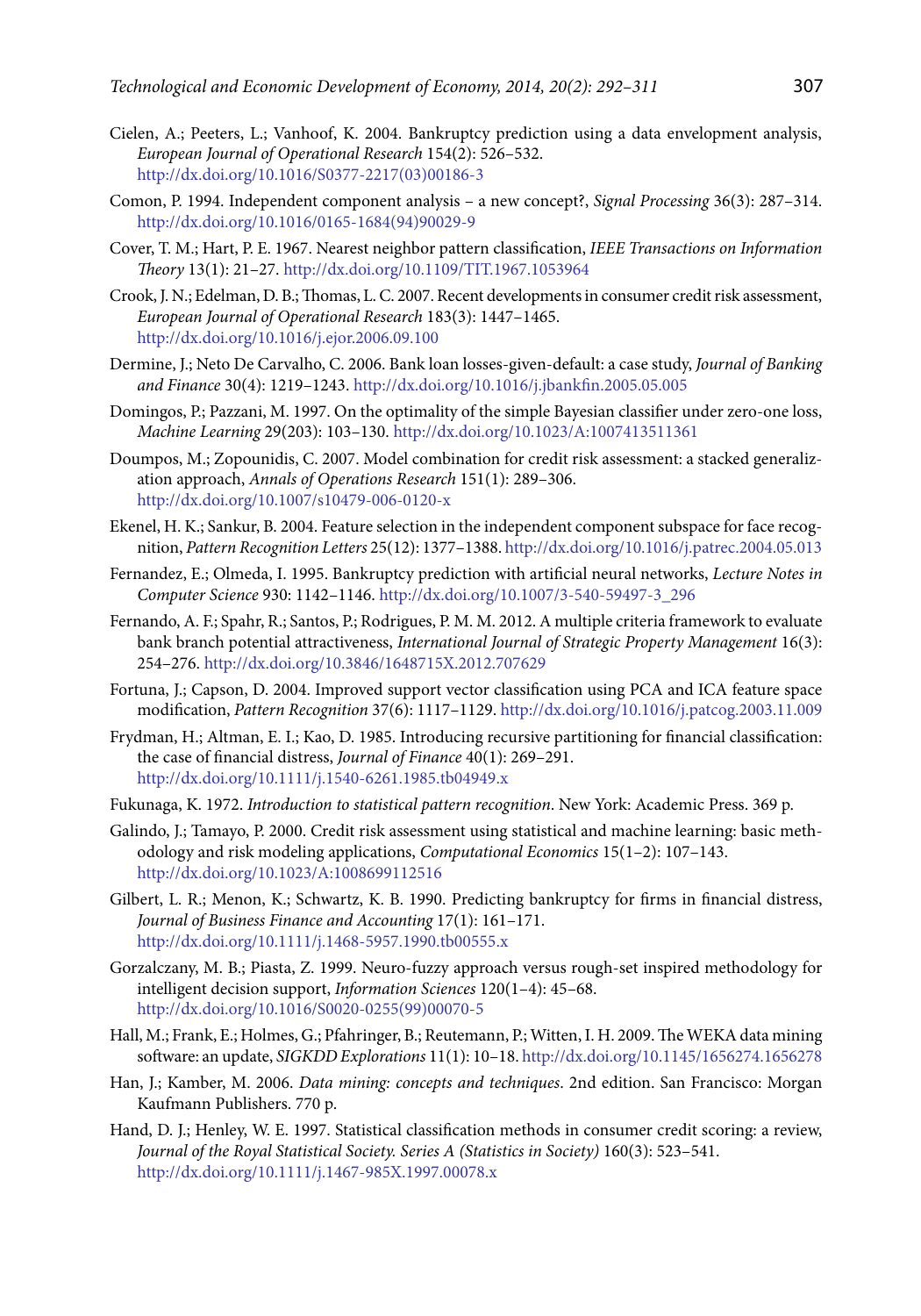- Henley, W. E. 1995. *Statistical aspects of credit scoring*: PhD Dissertation. Department of Statistics, The Open University, Milton Keynes.
- Henley, W. E.; Hand, D. J. 1996. A k-nearest-neighbour classifier for assessing consumer credit risk, *Journal of the Royal Statistical Society. Series D (The Statistician)* 45(1): 77–95. <http://dx.doi.org/10.2307/2348414>
- Hurt, L.; Felsovalyi, A. 1998. Measuring loss on Latin American defaulted bank loans, a 27-year study of 27 countries, *Journal of Lending and Credit Risk Management* 80: 41–46.
- Hwang, C. L.; Yoon, K. 1981. *Multiple attribute decision making methods and applications*. Berlin Heidelberg: Springer. 259 p.<http://dx.doi.org/10.1007/978-3-642-48318-9>
- Hyvärinen, A. 1999. Survey on independent component analysis, *Neural Computing Surveys* 2: 94–128.
- Hyvärinen, A.; Oja, E. 2000. Independent component analysis: algorithms and applications, *Neural Networks* 13(4–5): 411–430. [http://dx.doi.org/10.1016/S0893-6080\(00\)00026-5](http://dx.doi.org/10.1016/S0893-6080(00)00026-5)
- Jutten, C.; Hérault, J. 1991. Blind separation of sources, Part I: an adaptive algorithm based on neuromimetic architecture, *Signal Processing* 24(1): 1–10. [http://dx.doi.org/10.1016/0165-1684\(91\)90079-X](http://dx.doi.org/10.1016/0165-1684(91)90079-X)
- Kao, L. J.; Lu, C. J.; Chiu, C. C. 2011. Efficiency measurement using independent component analysis and data envelopment analysis, *European Journal of Operational Research* 210(2): 310–317. <http://dx.doi.org/10.1016/j.ejor.2010.09.016>
- Karhunen, J.; Oja, E. 1997. A class of neural networks for independent component analysis, *IEEE Transactions on Neural Networks* 8(3): 486–503. <http://dx.doi.org/10.1109/72.572090>
- Khandani, A. E.; Kim, A. J.; Lo, A. W. 2010. Consumer credit-risk models via machine-learning algorithms, *Journal of Banking and Finance* 34(11): 2767–2787.<http://dx.doi.org/10.1016/j.jbankfin.2010.06.001>
- Kou, G.; Peng, Y.; Shi, Y.; Wise M.; Xu, W. 2005. Discovering credit cardholders' behavior by multiple criteria linear programming, *Annals of Operations Research* 135(1): 261–274. <http://dx.doi.org/10.1007/s10479-005-6245-5>
- Kou, G; Peng, Y.; Wang, G. 2014. Evaluation of clustering algorithms for financial risk analysis using MCDM methods, *Information Sciences* (in Press). <http://dx.doi.org/10.1016/j.ins.2014.02.137>
- Kumar, P. R.; Ravi, V. 2007. Bankruptcy prediction in banks and firms via statistical and intelligent techniques – a review, *European Journal of Operational Research* 180(1): 1–28. <http://dx.doi.org/10.1016/j.ejor.2006.08.043>
- Li, K. 1999. Bayesian analysis of duration models: an application to Chapter 11 bankruptcy, *Economics Letters* 63(3): 305–312. [http://dx.doi.org/10.1016/S0165-1765\(99\)00052-X](http://dx.doi.org/10.1016/S0165-1765(99)00052-X)
- Lin, F. Y.; McClean, S. 2001. A datamining approach to the prediction of corporate failure, *Knowledge Based Systems* 14(3–4): 189–195. [http://dx.doi.org/10.1016/S0950-7051\(01\)00096-X](http://dx.doi.org/10.1016/S0950-7051(01)00096-X)
- Lopez, J. A.; Saidenberg, M. R. 2000. Evluating credit risk models, *Journal of Banking and Finance* 24(1–2): 151–165. [http://dx.doi.org/10.1016/S0378-4266\(99\)00055-2](http://dx.doi.org/10.1016/S0378-4266(99)00055-2)
- Marais, M. L.; Patel, J.; Wolfson, M. 1984. The experimental design of classification models: an application of recursive partitioning and bootstrapping to commercial bank loan classifications, *Journal of Accounting Research* 22: 87–113. <http://dx.doi.org/10.2307/2490861>
- Martin, D. 1977. Early warning of bank failure: a logit regression approach, *Journal of Banking and Finance* 1(3): 249–276. [http://dx.doi.org/10.1016/0378-4266\(77\)90022-X](http://dx.doi.org/10.1016/0378-4266(77)90022-X)
- MATLAB 2005. The MathWorks, Inc., Natick, MA 01760 [online], [cited 12 December 2012]. Available from Internet: [http://www.mathworks.com/products/matlab](http://www.mathworks.com/products/matlab/)
- McKee, T. E. 1998. A mathematically derived rough set model for bankruptcy prediction, in Brown, C. E. (Ed.). *Collected Papers of the Seventh Annual Research Workshop on Artificial Intelligence and Emerging Technologies in Accounting, Auditing and Tax*. Artificial Intelligence/Emerging Technologies Section of the American Accounting Association, Sarasota, Florida.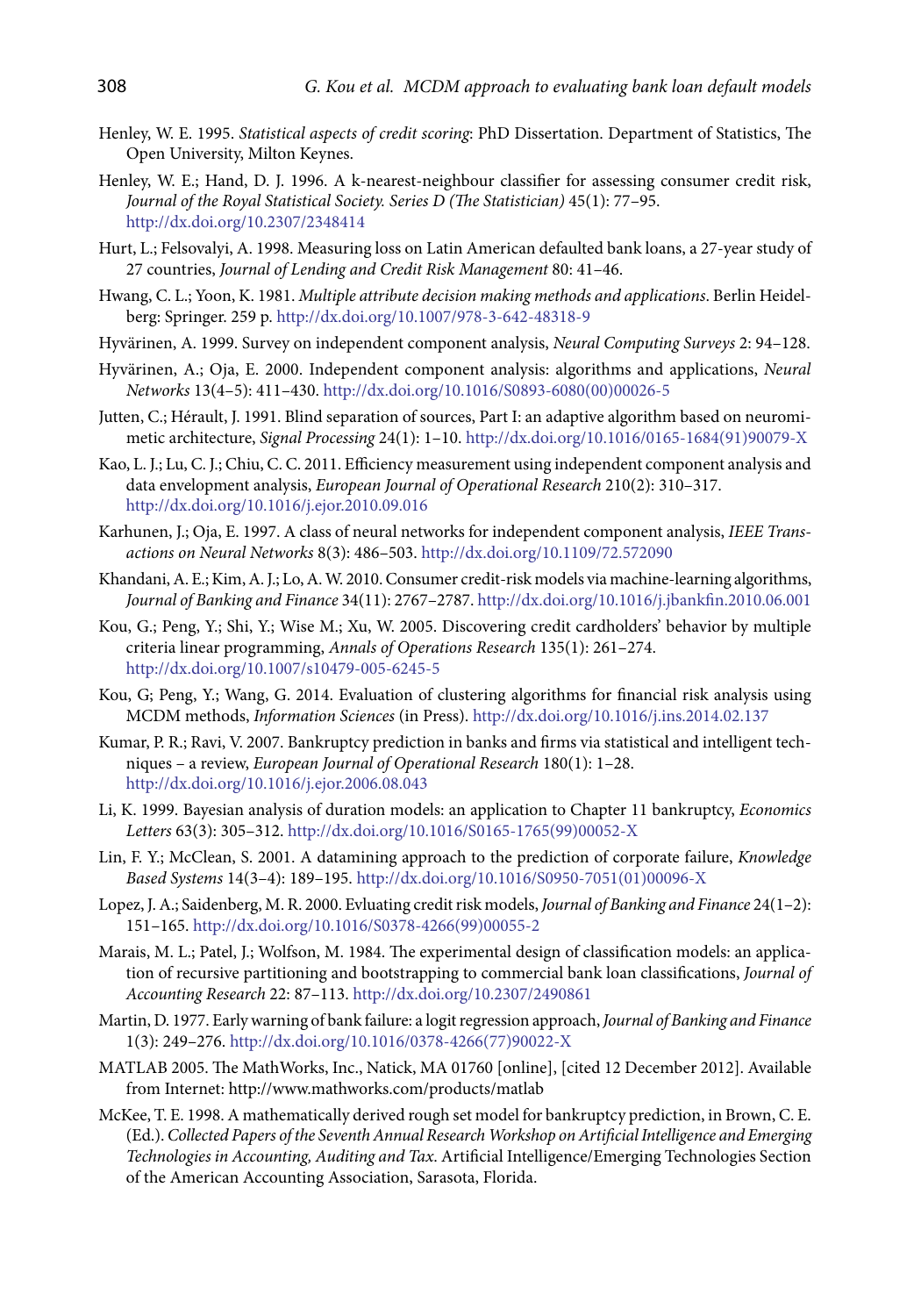- McKee, T. E.; Lensberg, T. 2002. Genetic programming and rough sets: a hybrid approach to bankruptcy classification, *European Journal of Operational Research* 138(2): 436–451. [http://dx.doi.org/10.1016/S0377-2217\(01\)00130-8](http://dx.doi.org/10.1016/S0377-2217(01)00130-8)
- Medema, L.; Koning, R. H.; Lensink, R. 2009. A practical approach to validating a PD model, *Journal of Banking and Finance* 33(4): 701–708.<http://dx.doi.org/10.1016/j.jbankfin.2008.11.007>
- Meyer, P. A.; Pifer, H. 1970. Prediction of bank failures, *The Journal of Finance* 25(4): 853–868. <http://dx.doi.org/10.1111/j.1540-6261.1970.tb00558.x>
- Mierswa, I.; Wurst, M.; Klinkenberg, R.; Scholz, M.; Euler, T. 2006. YALE: rapid prototyping for complex data mining tasks, in *Proceedings of the 12th ACM SIGKDD International Conference on Knowledge Discovery and Data Mining (KDD-06)*, 20–23 August, 2006, Philadelphia, USA, 935–940.
- Moghaddam, B. 2002. Principal manifolds and probabilistic subspaces for visual recognition, *IEEE Transactions on Pattern Analysis and Machine Intelligence* 24(6): 780–788. <http://dx.doi.org/10.1109/TPAMI.2002.1008384>
- Ohlson, J. A. 1980. Financial ratios and the probabilistic prediction of bankruptcy, *Journal of Accounting Research* 18(1): 109–131. <http://dx.doi.org/10.2307/2490395>
- Olson, D. L. 2004. Comparison of weights in TOPSIS models, *Mathematical and Computer Modelling* 40(7–8): 721–727. <http://dx.doi.org/10.1016/j.mcm.2004.10.003>
- Opricovic, S.; Tzeng, G. H. 2004. Compromise solution by MCDM methods: a comparative analysis of VIKOR and TOPSIS, *European Journal of Operational Research* 156(2): 445–455. [http://dx.doi.org/10.1016/S0377-2217\(03\)00020-1](http://dx.doi.org/10.1016/S0377-2217(03)00020-1)
- Paleologo, G.; Elisseeff, A.; Antonini, G. 2010. Subagging for credit scoring models, *European Journal of Operational Research* 201(2): 490–499.<http://dx.doi.org/10.1016/j.ejor.2009.03.008>
- Pearson, K. 1901. On lines and planes of closest fit to systems of points in space, *Philosophical Magazine* 2(6): 559–572. <http://dx.doi.org/10.1080/14786440109462720>
- Peng, Y.; Kou, G.; Shi, Y.; Chen, Z. 2008a. A multi-criteria convex quadratic programming model for credit data analysis, *Decision Support Systems* 44(4): 1016–1030.<http://dx.doi.org/10.1016/j.dss.2007.12.001>
- Peng, Y.; Kou, G.; Shi, Y.; Chen, Z. 2008b. A descriptive framework for the field of data mining and knowledge discovery, *International Journal of Information Technology & Decision Making* 7(4): 639–682. <http://dx.doi.org/10.1142/S0219622008003204>
- Peng, Y.; Kou, G.; Wang, G.; Shi, Y. 2011a. FAMCDM: a fusion approach of MCDM methods to rank multiclass classification algorithms, *Omega* 39(6): 677–689.<http://dx.doi.org/10.1016/j.omega.2011.01.009>
- Peng, Y.; Kou, G.; Wang, G.; Wu, W.; Shi, Y. 2011b. Ensemble of software defect predictors: an AHPbased evaluation method, *International Journal of Information Technology & Decision Making* 10(1): 187–206. <http://dx.doi.org/10.1142/S0219622011004282>
- Quinlan, J. R. 1993. *C4.5: programs for machine learning*. San Francisco: Morgan Kaufmann. 302 p.
- Ravi, V.; Pramodh, C. 2008. Threshold accepting trained principal component neural network and feature subset selection: application to bankruptcy prediction in banks, *Applied Soft Computing* 8(4): 1539–1548.<http://dx.doi.org/10.1016/j.asoc.2007.12.003>
- Rosenberg, E.; Gleit, A. 1994. Quantitative methods in credit management: a survey, *Operations Research* 42(4): 589–613. <http://dx.doi.org/10.1287/opre.42.4.589>
- Ryu, Y. U.; Yue, W. T. 2005. Firm bankruptcy prediction: experimental comparison of isotonic separation and other classification approaches, *IEEE Transactions On Systems, Management and Cybernetics – Part A: Systems and Humans* 35(5): 727–737.<http://dx.doi.org/10.1109/TSMCA.2005.843393>
- Shi, Y.; Peng, Y.; Kou, G.; Chen, Z. 2005 Classifying credit card accounts for business intelligence and decision making: a multiple-criteria quadratic programming approach, *International Journal of Information Technology & Decision Making* 4(4): 1–19. <http://dx.doi.org/10.1142/S0219622005001775>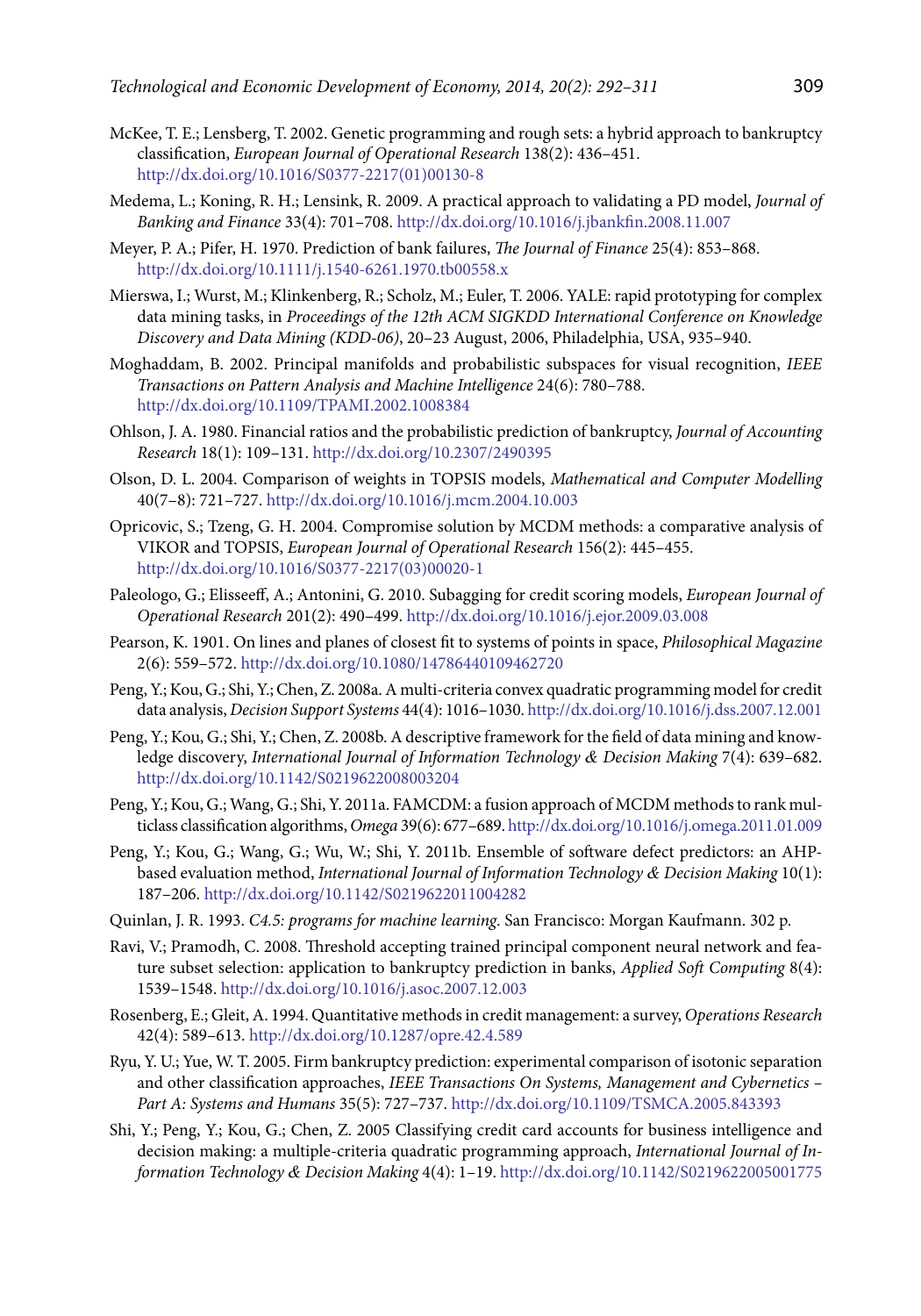- Shlens, J. 2005. *A tutorial on principal component analysis*. Institute for Nonlinear Science. 13 p.
- Shumway, T. 2001. Forecasting bankruptcy more accurately: a simple hazard model, *The Journal of Business* 74(1): 101–124.<http://dx.doi.org/10.1086/209665>
- Sobehart, J.; Keenan, S.; Stein, R. 2001. Benchmarking quantitative default risk models: a validation methodology, *ALGO Research Quarterly* 4(1/2): 57–72.
- Srinivasan, V.; Kim, Y. H. 1987. Credit granting: a comparative analysis of classification procedures, *The Journal of Finance* XLII(3): 665–681. <http://dx.doi.org/10.1111/j.1540-6261.1987.tb04576.x>
- Stein, R. M. 2002. Benchmarking default prediction models: pitfalls and remedies in model validation, *Journal of Risk Model Validation* 1(1): 77–113.
- Tam, K. Y.; Kiang, M. Y. 1992. Managerial applications of neural networks: the case of bank failure predictions, *Management Science* 38(7): 926–947. <http://dx.doi.org/10.1287/mnsc.38.7.926>
- Tsai, C. 2009. Feature selection in bankruptcy prediction, *Knowledge-Based Systems* 22(2): 120–127. <http://dx.doi.org/10.1016/j.knosys.2008.08.002>
- Tseng, F.-M.; Lin, L. 2005. A quadratic interval logit model for forecasting bankruptcy, *Omega* 33: 85–91.
- Zavadskas, E. K.; Turskis, Z. 2011. Multiple criteria decision making (MCDM) methods in economics: an overview, *Technological and Economic Development of Economy* 17(2): 397–427. <http://dx.doi.org/10.3846/20294913.2011.593291>
- Varetto, F. 1998. Genetic algorithm applications in the analysis of insolvency risk, *Journal of Banking and Finance* 22(10–11): 1421–1439.
- Verikas, A.; Kalsyte, Z.; Bacauskiene, M.; Gelzinis, A. 2010. Hybrid and ensemble-based soft computing techniques in bankruptcy prediction: a survey, *Soft Computing* 14(9): 995–1010. <http://dx.doi.org/10.1007/s00500-009-0490-5>
- Wiginton, J. C. 1980. A note on the comparison of logit and discriminant models of consumer credit behavior, *Journal of Financial and Quantities Analysis* 15(3): 757–770.<http://dx.doi.org/10.2307/2330408>
- Witten, I. H.; Frank, E. 2005. *Data mining: practical machine learning tools and techniques*. 2nd edition. San Francisco: Morgan Kaufmann. 560 p.
- Zanakis, S. H.; Solomon, A.; Wishart, N.; Dublish, S. 1998. Multi-attribute decision making: a simulation comparison of select methods, *European Journal of Operational Research* 107(3): 507–529. [http://dx.doi.org/10.1016/S0377-2217\(97\)00147-1](http://dx.doi.org/10.1016/S0377-2217(97)00147-1)
- Zhang, D.; Zhou, L. 2004. Discovering golden nuggets: data mining in financial application, *IEEE Transactions on Systems, Man, and Cybernetics* 34(4): 513–522.<http://dx.doi.org/10.1109/TSMCC.2004.829279>

**Gang KOU** is a Professor and Executive Dean of School of Business Administration, Southwestern University of Finance and Economics. He is the Managing Editor of International Journal of Information Technology & Decision Making and series Editor of Quantitative Management (Springer). Previously, he was a Professor of School of Management and Economics, University of Electronic Science and Technology of China, and a Research Scientist in Thomson Co., R&D. He received his PhD in Information Technology from the College of Information Science & Technology, University of Nebraska at Omaha; got his Master's degree in Department of Computer Science, University of Nebraska at Omaha; and BS degree in Department of Physics, Tsinghua University, Beijing, China. He has participated in various data mining projects, including data mining for software engineering, network intrusion detection, health insurance fraud detection and credit card portfolio analysis. He has published more than eighty papers in various peer-reviewed journals and conferences. He has been Keynote speaker/workshop chair in several international conferences. He co-chaired Data Mining contest on The Seventh IEEE International Conference on Data Mining 2007 and he is the Program Committee Co-Chair of the 20th International Conference on Multiple Criteria Decision Making (2009) and NCM 2009: 5th International Joint Conference on INC, ICM and IDC. He is also co-editor of special issues of several journals, such as *Journal of Multi Criteria Decision Analysis*, *Decision Support Systems*, *Journal of Supercomputing and Information Sciences*.